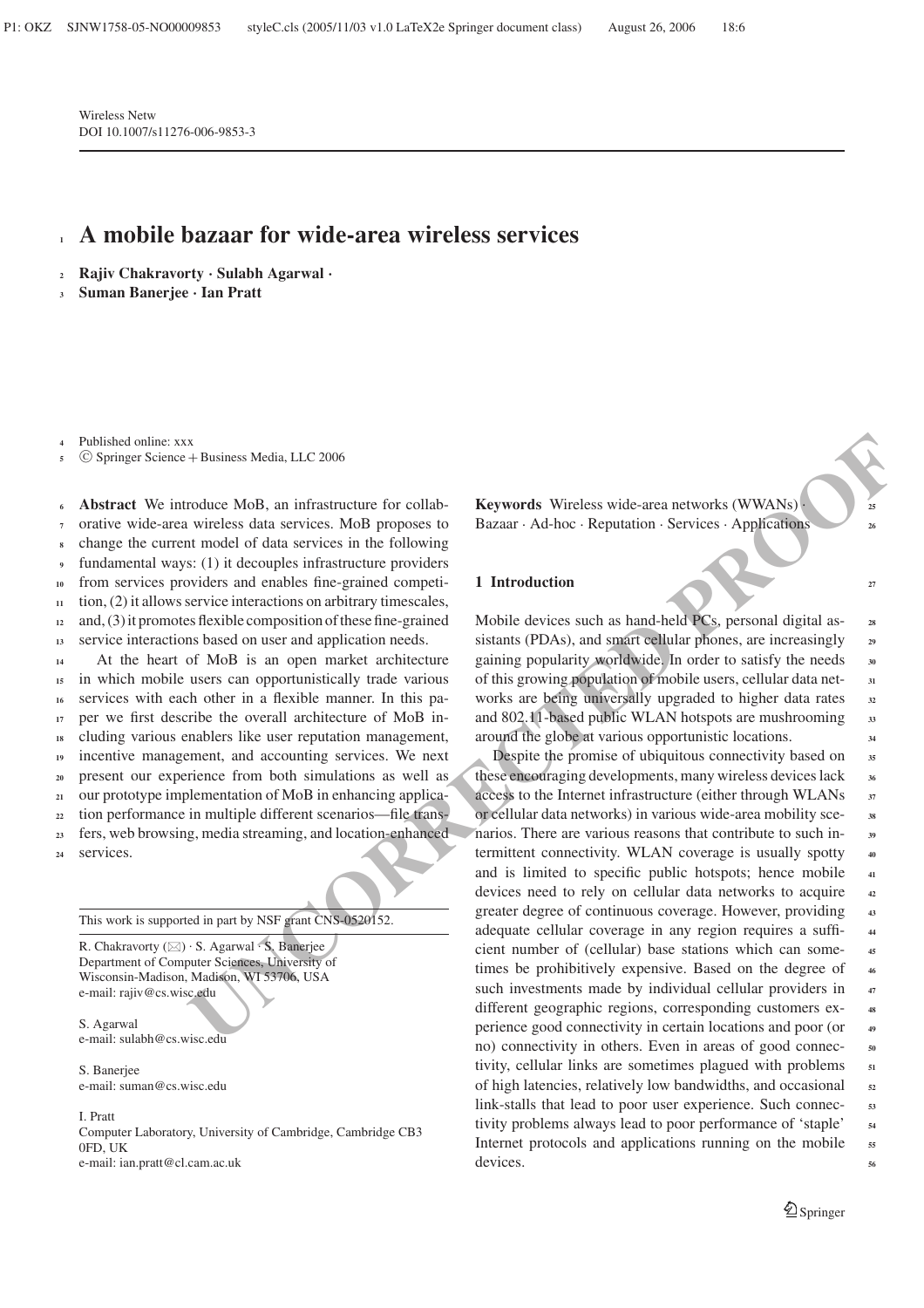To overcome this existing impasse in mobile applications and services, we present Mobile Bazaar or MoB, an open market, collaborative architecture to improve data services for wide-area wireless users. MoB changes the model of wide-area wireless data services in the following fundamen- tal ways: (1) it decouples infrastructure providers from ser- vices providers and enables *fine-grained competition,* (2) it allows service interactions on arbitrary timescales, and (3) it promotes flexible composition of these fine-grained service interactions based on user and application needs.

# **<sup>67</sup>** 1.1 Fine-grained competition

mber of cellular severe providers. In most considerate completion, as appended on the long-response of the signification and the signification and the signification of the signification in the constrained in the significa Wide-area wireless data services today are primarily available through a number of cellular service providers. In most typical scenarios, each user chooses *only one* of these cellu- lar providers and signs a relatively long-term contract with that provider for all wireless data services. (By long term we mean a time duration in the order of hours, days, weeks, or months.) Although customers can choose between cellular providers they exercise their choice with large time gaps. We call this coarse-grained competition. As described above, the wireless coverage of different cellular providers vary in dif- ferent regions. Hence, it is not uncommon for customers to be unable to access the Internet through their existing providers over certain periods of time. In contrast, MoB defines mech- anisms to enable fine-grained competition, through which users have the flexibility to choose and change providers at arbitrarily small timescales. The key advantage of such an architecture is that it allows each user the ability to choose the "best" provider based on his current location and on the characteristics of his immediate wireless environment. Ad- ditionally, it allows the user the ability to temporarily choose multiple providers simultaneously in order to meet the per- formance requirements of high-bandwidth applications. Finally, users in MoB are not required to acquire all nec-

**<sup>91</sup>** essary services directly from the cellular providers. Any user

For example, an idle cell-phone with a fast connection to its **<sup>93</sup>** provider's network can sell bandwidth to the user of a lap- **<sup>94</sup>** top that is experiencing a slow connection to its provider's **<sup>95</sup>** network. A payment system is used to manage such resource  $\frac{96}{100}$ trades. There are a number of advantages of this open market **<sup>97</sup>** structure. A user in need of additional resources can pur- **<sup>98</sup>** chase idle resources from nearby users for small time peri- **<sup>99</sup>** ods, thus boosting application performance on-demand. This **<sup>100</sup>** model of open resource trading also decouples the provider **101** of the wireless access infrastructure from the provider of the **<sup>102</sup>** service. Therefore, users are no longer limited to the ser- **<sup>103</sup>** vices and rates offered by their infrastructure provider. We **<sup>104</sup>** believe that this architecture can have far reaching implica- **<sup>105</sup>** tions for the entire wide-area wireless industry. It will open **<sup>106</sup>** this industry to greater competition, as happened in the long **<sup>107</sup>** distance telephony market in the US in the mid 1990s. (A new Telecommunications Act came into effect in the US in 1996, which required that incumbent phone companies to al- **<sup>110</sup>** low their competitors access to their infrastructure with fair **111** fees. Under this new structure, telephone subscribers were **<sup>112</sup>** no longer tied to their local phone company for fixed rates **<sup>113</sup>** and services, and instead had the freedom to move their long **<sup>114</sup>** distance calls to providers offering better service or lower **<sup>115</sup>** rates.) **116** 

in the system is permitted to *resell* his unused resources. **<sup>92</sup>**

# 1.2 Services in MoB—An application-layer approach **<sup>117</sup>**

The goal of MoB is to enable incentive-induced service col- **<sup>118</sup>** laborations between independent mobile devices. A *band-* **<sup>119</sup>** *width aggregation* service is a simple example of such col- **<sup>120</sup>** laboration (shown in Fig. 1). Consider a wireless user  $(C_1)$  in **121** a static public environment (e.g., a coffee shop or a shopping **<sup>122</sup>** mall) or a mobile environment (e.g., a moving bus or train). **123** Let us call this user's device the *customer device.* Typically **<sup>124</sup>** there are a large number of other users in these environments **<sup>125</sup>** carrying other network-enabled devices, e.g., cell-phones, **<sup>126</sup>**



**Fig. 1** MoB system architecture for incentive-induced collaborations and an example of a bandwidth aggregation service interacting with a media-streaming application

## Wireless Netw

 $\mathfrak{D}$  Springer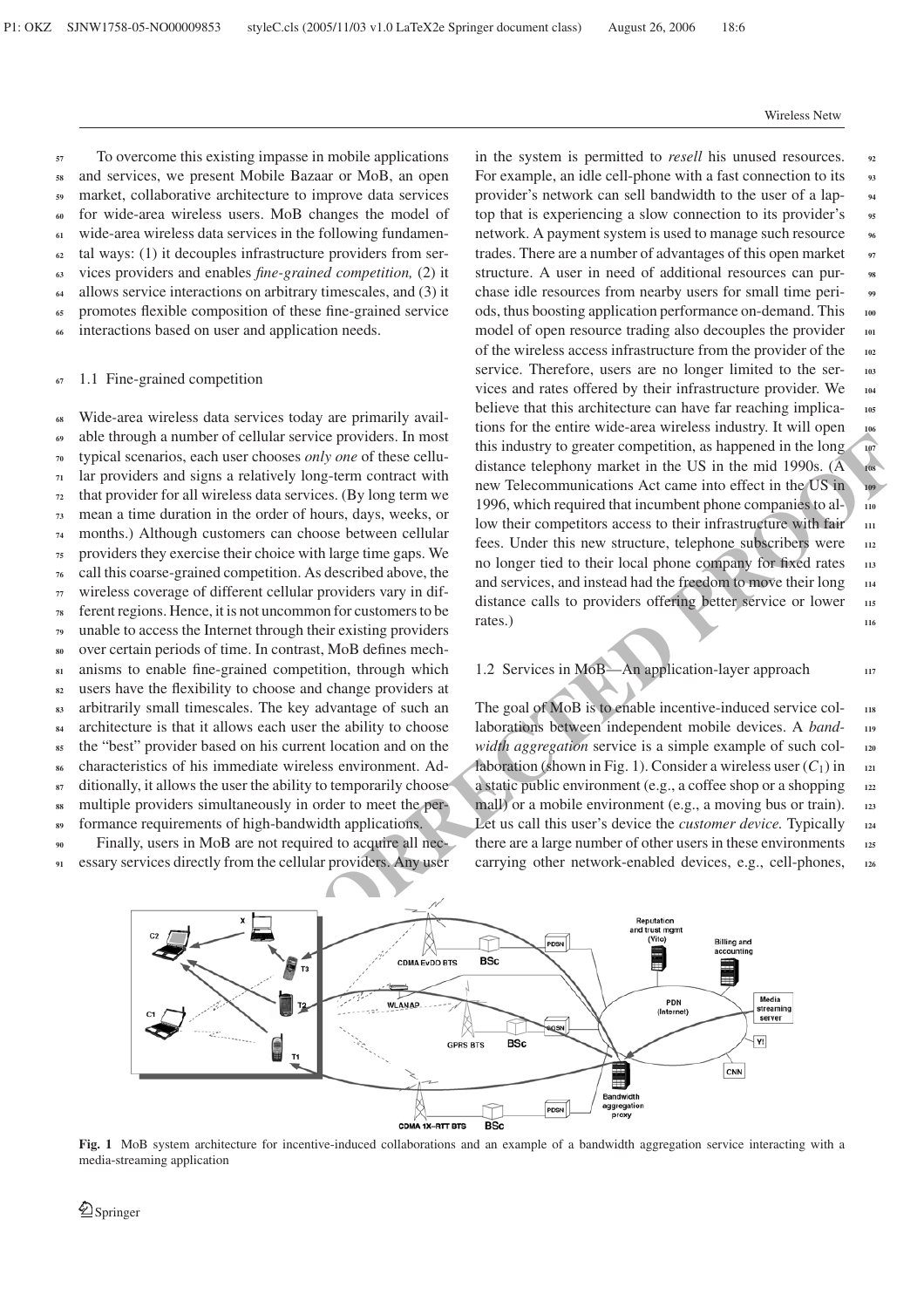laptops, and PDAs. Each of these devices has its own mech- anisms to access the wide-area Internet infrastructure. For example, a 3G-enabled cell-phone  $(T_1)$  can connect through a 3G-capable cellular provider's network, while a PDA with an 802.11 wireless interface  $(T_2)$  can connect through a WLAN- based service infrastructure like Boingo Wireless. Let us call these devices*trader devices.* (The rationale behind the termi- nology will be apparent.) At any instant many of these trader devices are idle. The goal of MoB is to define mechanisms that allow customer devices to harvest available resources and obtain necessary data services from such in-range, idle 138 trader devices. In the example in Fig. 1, customer  $C_1$  first 139 discovers a number of trader devices— $T_1$ ,  $T_2$ ,  $T_3$ , that are available in its vicinity. Subsequently it chooses a subset of 141 these trader devices,  $T_1$ ,  $T_3$ , connects to them and uses them simultaneously as if they were its own wireless interfaces. Thus  $C_1$  achieves significant bandwidth aggregation while  $T_1$  and *T*<sup>3</sup> can recover their costs through monetary payments. In the rest of this paper we will also refer to these devices as customers and traders.

 High-bandwidth connectivity is not the only service that traders in MoB can offer to their customers, though it certainly is a natural one. We envision MoB creating an open marketplace among participating traders and customers, in which a variety of advanced, application-layer services will be traded. The following are a few examples of such services: **153**

 *Location determination:* Consider a mobile user carrying a wireless PDA that is equipped with appropriate street map software and database. In order to function as a navigational tool, the PDA needs to be attached to a GPS (or any other location-tracking) device. Unfortunately the user may not have an appropriate GPS service available to him. In the MoB architecture, this user can purchase such information from any in-range MoB trader that has the relevant information through its own mechanisms, e.g., using GPS, manually configured, or by purchasing this from another trader in turn.

**165**

 *Time synchronization:* Consider a distributed set of wireless devices that are participating remotely in a collaborative ap- plication, such as a mobile multi-player game. In many cases such gaming devices may require accurate time synchro- nization. While such time synchronization is possible using the Network Time Protocol (NTP) [25], such an operation can be fairly expensive due to high variability on end-to- end network paths, especially involving multiple wireless **<sup>174</sup>** links.

 However, MoB allows the following simple technique for efficient time synchronization. Each wireless gaming device independently locates a corresponding cellphone-based trader that is willing to announce the current time. If the cellphones themselves are synchronized accurately to a

global time (which they usually are), the gaming devices **<sup>180</sup>** will automatically be synchronized.

*Web proxy caching:* A user browsing web content over **<sup>183</sup>** relatively slower and more expensive cellular links may **<sup>184</sup>** first choose to locate cached copies of the same content **<sup>185</sup>** within its wireless vicinity. A MoB trader device with the **186** appropriate web content in its local cache can serve as a **<sup>187</sup>** proxy on-demand in such scenarios, thereby improving **<sup>188</sup>** browsing performance and reducing overall cost. **<sup>189</sup>**

*Bandwidth aggregation for media streaming:* In order to **<sup>191</sup>** receive a high-quality video streams in a wide-area cellular **<sup>192</sup>** environment, a bandwidth-constrained user (say, using a **<sup>193</sup>** GPRS network) may request multiple MoB bandwidth **<sup>194</sup>** traders (using different 3G networks) to serve as wide-area **<sup>195</sup>** interfaces. Using an application-level network proxy, the video stream can then be intelligently striped over multiple **<sup>197</sup>** such interfaces and lead to overall improved user perception. **198** 

**EXERCT SET AND SET AND SET AND SET AND SET AND SET AND SET AND SET AND SET AND SET AND SET AND SET AND SET AND SET AND SET AND SET AND SET AND SET AND SET AND SET AND SET AND SET AND SET AND SET AND SET AND SET AND SET A** *Peer-to-peer data search:* A user conducting a Gnutella or **<sup>200</sup>** Kazaa-style peer-to-peer data search and download opera- **<sup>201</sup>** tions in the wide-area environment may suffer from loss of **<sup>202</sup>** connectivity and poor performance. In order to mitigate such **<sup>203</sup>** loss of performance (and also potentially avoid monetary **<sup>204</sup>** costs of downloads over cellular links), the user may first **<sup>205</sup>** attempt to locate and download the data within his physical **<sup>206</sup>** neighborhood. Only if such a search is unsuccessful, the **<sup>207</sup>** user may attempt a download across wide-area cellular links. **<sup>208</sup>**

*Traffic filtering:* Consider a resource-constrained wireless **<sup>210</sup>** user that is currently obtaining bandwidth services from one **<sup>211</sup>** MoB trader as described above. If the MoB trader is suit- **<sup>212</sup>** ably capable, it can also serve as traffic filter that detects **<sup>213</sup>** and eliminates malicious content, e.g., worms, targeted at **<sup>214</sup>** the unsuspecting user. 215

Such advanced application layer services in MoB are **<sup>216</sup>** advertised by traders and discovered by customers using **<sup>217</sup>** the Service Location Protocol (SLP) [12]. In this paper we **<sup>218</sup>** present experimental results for four such application layer **<sup>219</sup>** services that we have developed through a prototype implementation, namely—web downloads, location determina- **<sup>221</sup>** tion, file transfers (both peer-to-peer style and specific loca- **<sup>222</sup>** tion based), and bandwidth aggregation for media streaming. **<sup>223</sup>**

It is possible to achieve service interactions in MoB using **<sup>224</sup>** both single hop as well as multi-hop paths. In Fig. 1, we show **<sup>225</sup>** an example of a multi-hop path based interaction in which **<sup>226</sup>** customer  $C_2$  has requested for web proxy caching services  $227$ from any trader in its vicinity and trader  $T_3$  has offered this  $_{228}$ service to  $C_2$  by relaying it through an intermediary,  $X$ . However, management of such service interactions over multi-hop **<sup>230</sup>** paths requires more coordination. For example, the service **<sup>231</sup>** cost needs to be appropriately distributed between *X* and *T*3. **<sup>232</sup>**

**199**

**209**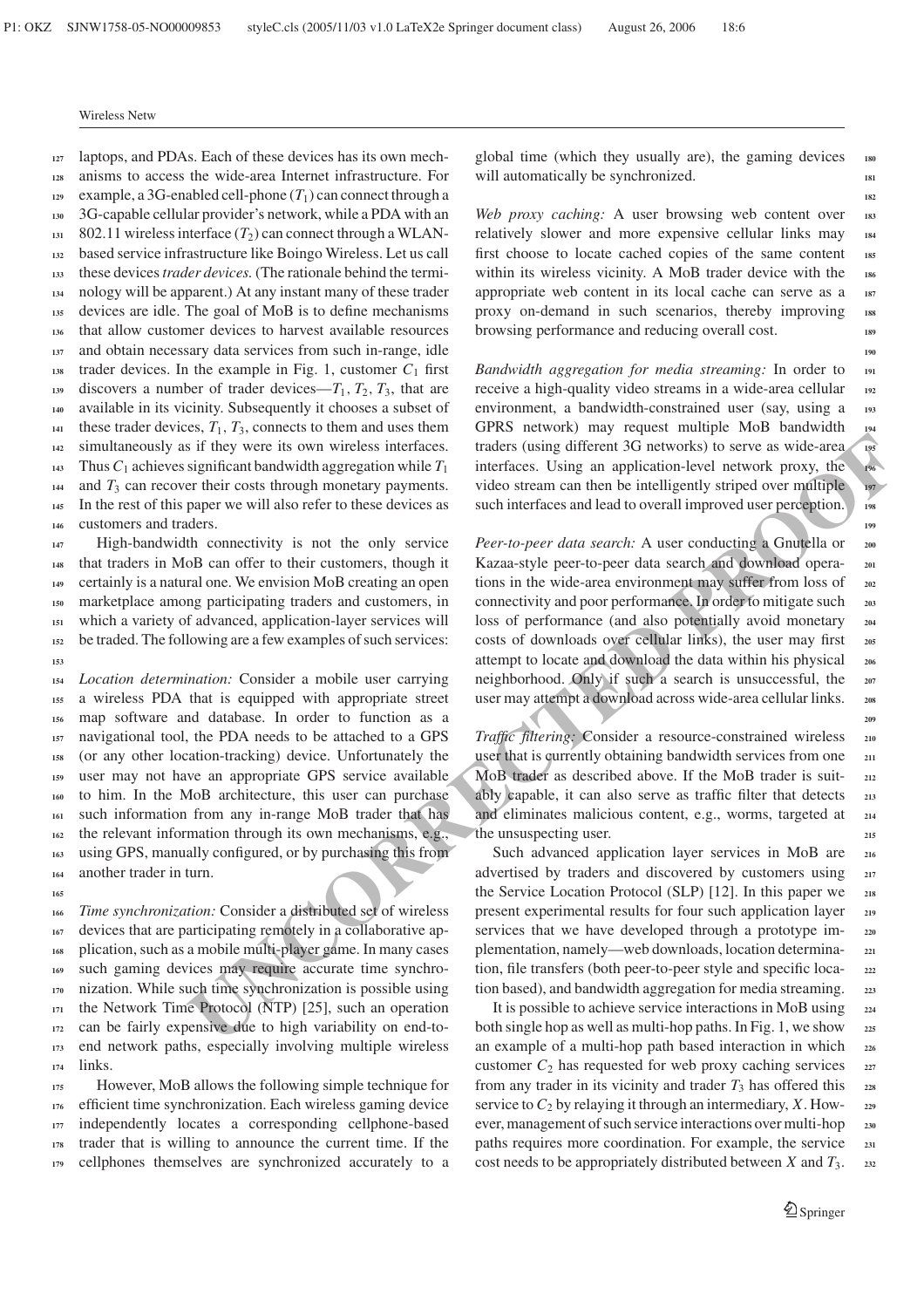**<sup>233</sup>** Also since the service responsibility is divided between mul-**<sup>234</sup>** tiple entities, the customer may not immediately know whom **<sup>235</sup>** to hold responsible (and penalize) during a failure.

 We avoid this in MoB, by requiring that all service interac- tions be pair-wise (or single-hop). In Fig. 1 we would there- fore require customer  $C_2$  to purchase the web proxy caching service from *X* who in turn would negotiate a similar service for this purpose from  $T_3$ . There is no direct interaction be- tween  $C_2$  and  $T_3$  and the service charge in each of the two interactions can be independently set (though if *X* is a strate- gic participant, it will ensure an overall profit through the two interactions). Such a design simplifies various service management functionalities required in MoB. Additionally, we believe that most typical service interactions in MoB will be in environments where devices are in direct communica- tion range of each other, e.g., within a coffee shop or a bus. Due to device proximity in these environments multi-hop interactions will be relatively rare.

 A customer may compose different service interactions from multiple traders into one desired application. For ex- ample, customer  $C_2$  may be interested in recommendations for Italian restaurants in his vicinity. He may avail the location information from trader  $T_2$  and a blog on Italian restaurant recommendations from trader *T*3. From the system's view- point, however, these service interactions are independent of each other.

 Finally, we require that all service interactions in MoB be implemented in the application layer. This is because ap- plication layer mechanisms will be easier to deploy with- out requiring any change to underlying network protocol behavior.

Let us consider a multi-hop service interaction in MoB— say customer  $C_2$  is performing a peer-to-peer file download from  $T_3$  via *X*. Based on our above requirements, there are two independent single-hop service interactions that enable this download—one between  $C_2$  and  $X$ , and the other be- tween *X* and *T*3. We can imagine this download to be pro- gressing using two independent TCP connections, one for each hop in the path. We use this example to highlight a key difference of such data downloads in MoB with that of data transfer mechanisms in various ad-hoc networking scenar- ios. Data transfers in ad-hoc networks use a (on-demand) routing protocol, e.g., DSR [13], AODV [28], to construct network layer end-to-end paths on which such transfers will proceed. In contrast, multi-hop interactions in MoB do not involve any routing protocols. In particular we do not de- fine any such network layer mechanisms as part of MoB. All multi-hop interactions are composed of multiple single-hop application-layer service interactions. Although such multi- hop interactions maybe viewed as a single multi-hop path, the flavor of the interactions in MoB is significantly different. Our approach of application-layer services in MoB is sig-nificantly different from multiple related and prior efforts,

namely 7DS [26], UCAN [23], CAPS [19], ORION [16], **<sup>286</sup>** and iCAR [35]. We present a detailed comparison between **287** MoB and other such approaches in Section 6. **288** 

# 1.3 Pricing and reputation **<sup>289</sup>**

The open market in MoB is implemented in a *laissez faire* **<sup>290</sup>** approach with no control or regulation on advertised services **<sup>291</sup>** and their corresponding prices. All pricing and purchasing **<sup>292</sup>** decisions are left to the individual users. As with any such **<sup>293</sup>** free market system, it is expected that the system itself will **<sup>294</sup>** dispense with inefficiencies in a more deliberate and quick **<sup>295</sup>** manner than any regulatory body can. Although individuals **<sup>296</sup>** in MoB can arbitrarily price their services, open market eco- **<sup>297</sup>** nomics dictate that intelligent traders will price their services **<sup>298</sup>** based on various competitive forces. In order to enable such **<sup>299</sup>** an open market, we require (1) a reputation and trust management system, and (2) a billing and accounting system, both of which can ideally be implemented by independent <sub>302</sub> providers as third-party services. In this paper we define one **<sup>303</sup>** possible design and implementation of the reputation man- **<sup>304</sup>** agement and accounting system—*Vito.* Our design of this **<sup>305</sup>** system is modeled on eBay (see http://www.ebay.com)—a 306 large person-to-person online auction site (with more than 4 **307** million open auctions at a time), which implements its own **308** reputation management system. We present design rationale **<sup>309</sup>** and details on Vito in Section 2.

# 1.4 Applicable environments **<sup>311</sup>**

nother, e.g., within a coftee shop or a buss<br>moment during<br>through transfers woll precedine the second contains completive forces. In order to enable such<br>the reduction the environments multi-hop an open market, we equire An environment like MoB is perfectly applicable to various 312 scenarios where there are many opportunities of collabora-<br>
<sub>313</sub> tion between in-range devices. A coffee-shop is a perfect **<sup>314</sup>** example of such a scenario where users often spend tens 315 of minutes in relatively close proximity of numerous other **<sup>316</sup>** users. To evaluate resource sharing opportunities in the con- **<sup>317</sup>** text of MoB in these environments, we conducted a study of **<sup>318</sup>** user persistence in multiple neighborhood coffee-shops. The  $\frac{319}{2}$ goal of this study was to collect data on how long a user stays **<sup>320</sup>** in a coffee-shop. The data was collected using two different  $\frac{321}{2}$ techniques: (1) a time-sheet left near the counter that allowed **<sup>322</sup>** people to "sign-in" and "sign-out" (not all coffee-shop users **<sup>323</sup>** participated), and (2) an observer spent two hours in a spe- **<sup>324</sup>** cific coffee-shop to monitor and collect such data. We present **<sup>325</sup>** the results of this study in Fig. 2 which shows that more than  $\frac{326}{6}$ two-thirds of the users spent more than two minutes during **<sup>327</sup>** their visit, and at least 50% of the users spent ten minutes or **<sup>328</sup>** more. Additionally, there are a significant fraction of users  $\frac{329}{2}$ who spend more than 30 minutes in each visit. It is clear **330** that there are significant opportunities of relatively long-lived **<sup>331</sup>** MoB interactions that are possible between devices carried  $\frac{332}{2}$ by such users. Other examples of such environments include **<sup>333</sup>**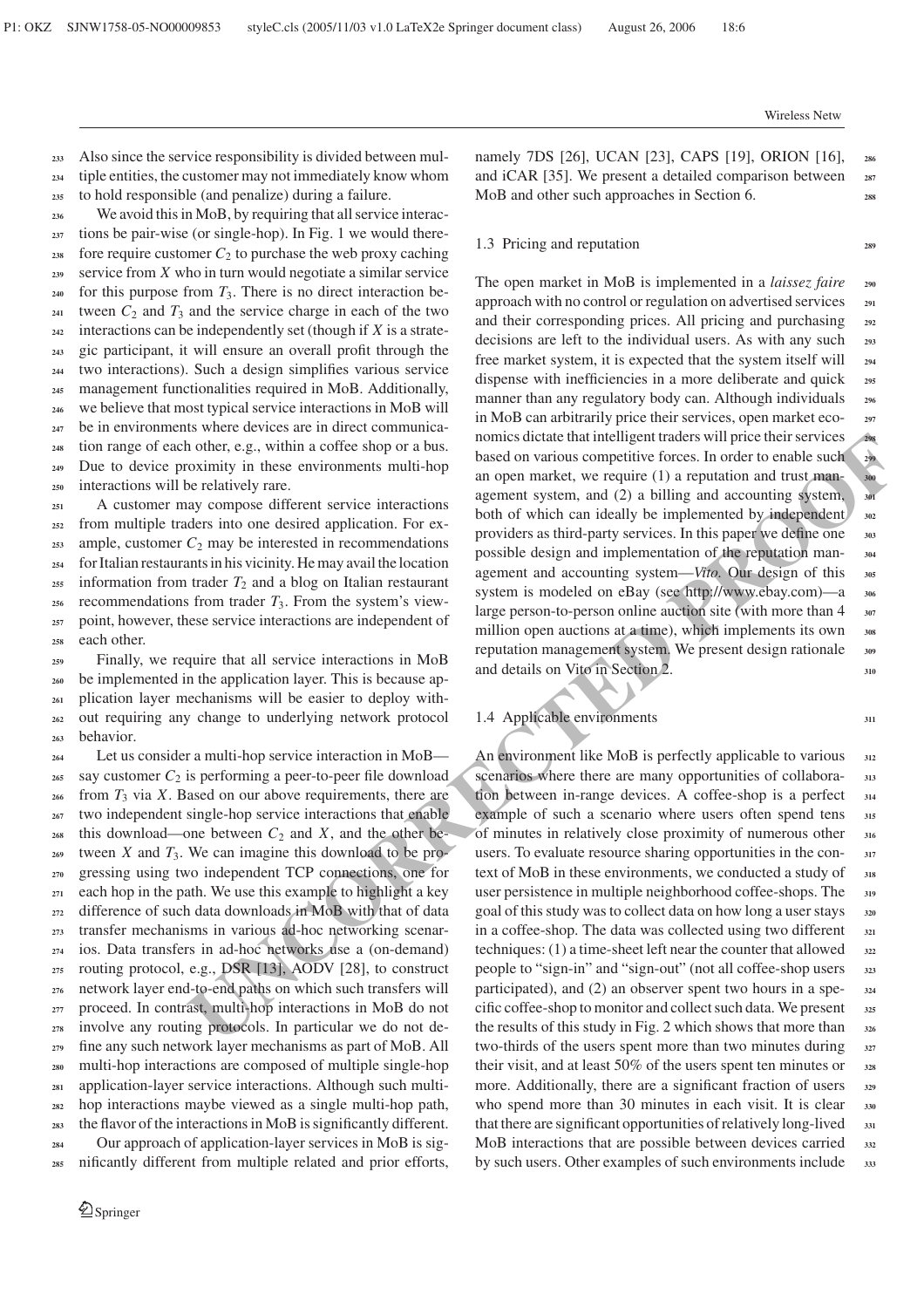

**Fig. 2** Distribution of user persistence in coffee-shop environments (*x*-axis on log-scale)

**<sup>334</sup>** static scenarios, e.g., hotspots in shopping malls, and mobile **<sup>335</sup>** scenarios, e.g., users in a bus or a train.

#### **<sup>336</sup>** 1.5 Salient features

**<sup>337</sup>** The following are the salient features of MoB:

**338**

 *Open market architecture:* MoB is an open market archi- tecture that offers a common ground for integration of heterogeneous mobile terminals, networks, services and applications. MoB is open in the sense that any device can autonomously advertise services independent of all other devices. Each customer of an advertised service can have separate service level agreements with the traders that provide the service. These service level agreements can potentially last over small timescales. Additionally, the architecture allows customers the flexibility to resell idle resources to other customers.

**350**

 *Better performance through wireless diversity:* MoB allows users to better exploit the significant diversity in the wide-area wireless environment. For example, in the context of data forwarding (bandwidth) service, a mobile device can exploit the diversity in the wireless coverage of different technologies (e.g., CDMA and GPRS in cellular networks, 802.11 b/g in wireless LANs), networks (e.g., Sprint, AT&T, Boingo), and channels (defined by specific frequencies used for communication). Customers in MoB can take advantage of diversity by intelligently striping data across multiple wireless links with good bandwidth characteristics at the current location and under current conditions, thereby improving application performance.

**<sup>365</sup>** *Incentive-based collaboration:* MoB enables incentive-**<sup>366</sup>** based collaboration among in-range mobile devices. Traders **<sup>367</sup>** in MoB provide services in return for monetary payments. Thus customers gain improved performance while traders **<sup>368</sup>** profit by reselling idle resources.

*Customization and support for diverse applications:* MoB **<sup>371</sup>** allows applications with varying service requirements to be **<sup>372</sup>** implemented in the wide-area wireless environment. For ex- **<sup>373</sup>** ample, a user can utilize caching services from a specific **374** trader (by paying for the service) only when he is brows- **<sup>375</sup>** ing the web. Another user can obtain location services from **<sup>376</sup>** multiple (location-aware) traders, e.g., E-911 capable cell-<br> $377$ phones, <sup>1</sup> to customize his interactive navigation application, **<sup>378</sup>** but only while he is driving. Similarly, a third user requiring **<sup>379</sup>** high-bandwidth services for a download intensive applica-<br><sub>380</sub> tion is no longer tied to his single service provider. Instead **<sup>381</sup>** he can aggregate bandwidth resources from multiple traders **<sup>382</sup>** to meet the application requirements. Such on-demand customization is not feasible in today's model, where each user of a navigational application needs a long-term (in the or- **<sup>385</sup>** der of hours) subscription to a satellite-based, coarse-grained **<sup>386</sup>** location-tracking system like GPS.

#### 1.6 Roadmap **388**

The rest of this paper is structured as follows. In the next section we present an overview of the MoB architecture in- **<sup>390</sup>** cluding various components. In Section 3 we describe some **<sup>391</sup>** implementation details. In Section 4 we present evaluation **<sup>392</sup>** results from our implementation as well as some simulation **<sup>393</sup>** based studies. In Section 5 we discuss some additional issues **<sup>394</sup>** relevant to the MoB architecture. In Section 6 we present a de- **<sup>395</sup>** tailed comparison of MoB with prior work in related projects **<sup>396</sup>** and finally we conclude in Section 7.

# **2 MoB architecture <sup>398</sup>**

**Example 10** to meet the application requirements. Such on-demand cus-<br>
e.g., botspots in shopping malls, and mobile to that a may is more reached where each user<br>
of a mavigational application needs a long-term (in the o MoB defines a flexible architecture for service interactions **<sup>399</sup>** between heterogeneous mobile devices with diverse wireless access mechanisms and technologies. There are three **<sup>401</sup>** basic components of the MoB architecture: (1) an infras- **<sup>402</sup>** tructure which allows devices to connect to the Internet e.g. **<sup>403</sup>** cellular networks, WLAN-based access infrastructure, or any **<sup>404</sup>** combination thereof, (2) mobile devices, e.g., laptops, PDAs, cellphones, with the ability to communicate with each other **<sup>406</sup>** and with the infrastructure, and (3) third-party services for **407** accounting and billing as well as for reputation and trust **<sup>408</sup>** management. **<sup>409</sup>**

> A key construct in the MoB architecture is the formation **<sup>410</sup>** of a dynamic network of the mobile devices within which **<sup>411</sup>** resources are traded. As explained in the previous section, **<sup>412</sup>**

**<sup>364</sup>**

<sup>1</sup> See http://www.fcc.gov/911/enhanced/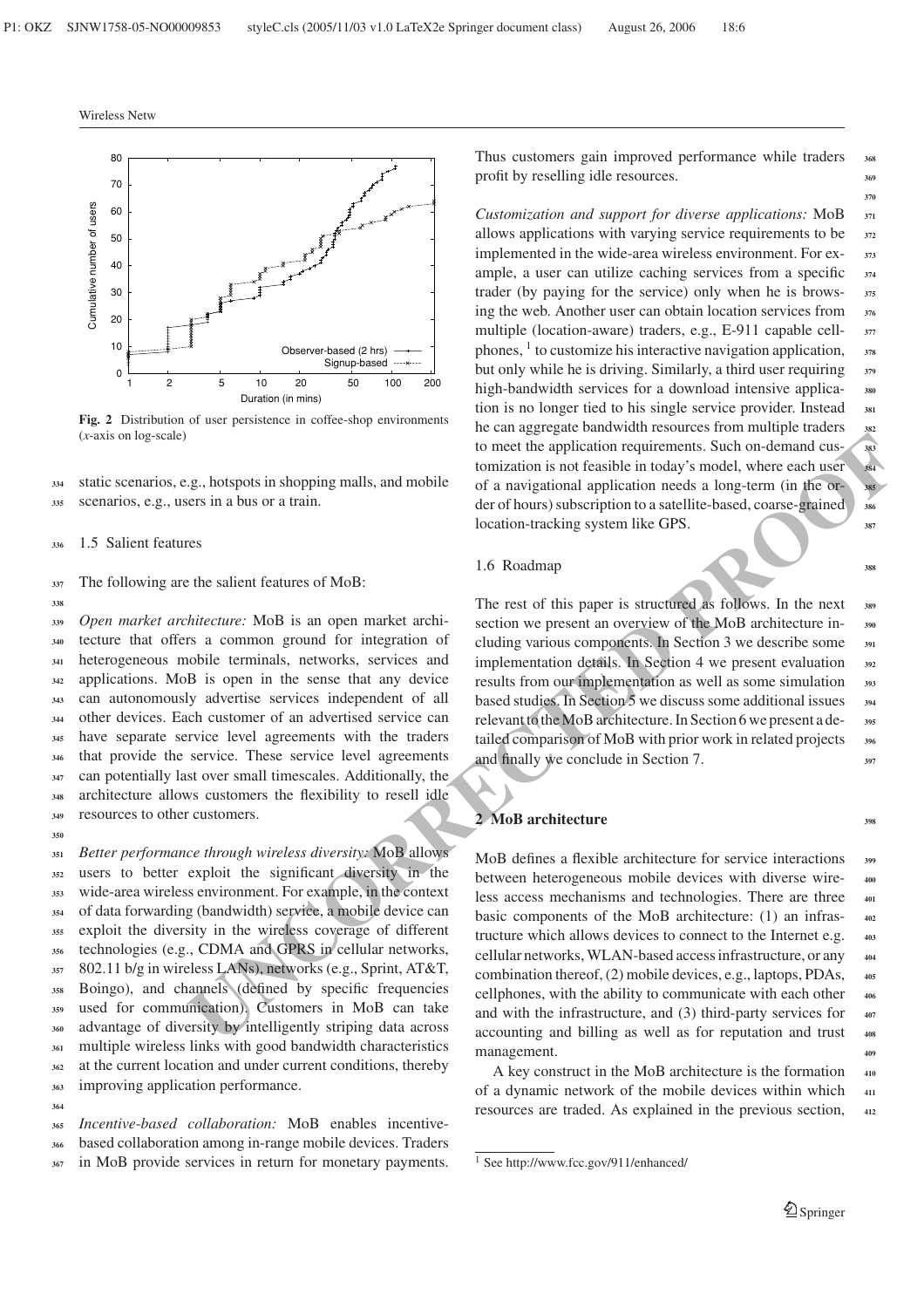mobile devices in MoB can be either customers, traders or both. A customer device requests and acquires services from trader devices within its range. A mobile device may simulta- neously be a customer for some specific service and a trader for another service. Additionally, a trader can provide a ser- vice to its customers by itself acquiring necessary services from one or more other traders (e.g., device *X* in Fig. 1). In fact, it is also possible to model the infrastructure provider as a trader in the MoB framework. This way, the frame- work allows us to handle scenarios where the infrastructure provider can participate in the resource and service trading market. Service trading decisions in MoB are independently governed by user preferences and policies. Some policies can also be determined by device characteristics, (e.g., form factor, uplink bandwidth to the infrastructure and residual battery power). Hence, a user of MoB might allow his device to provide data forwarding services if and only if it is idle and has battery power above a configured threshold.

ence, a user of MoB might allow his device ing the incentive-based mode of operation with no trust as-<br>provarding services if and only if it is ide- sumptions, in which eputation management and accounting<br>the method of th Finally there are two important third-party services in MoB that are centrally managed, namely (1) a reputation and trust management system, and (2) a service accounting and billing system. In addition, there are some optional third- party services that can also be deployed in MoB to enhance the performance of specific applications. One such example is a bandwidth aggregation service in which a third-party can deploy a bandwidth aggregation proxy in the wired In- ternet as shown in Fig. 1. In order to receive a high quality media stream from the media streaming server,  $C_2$  has requested (and purchased) bandwidth services from three different traders,  $T_1$ ,  $T_2$ , and  $T_3$ , each potentially using a different wide-area wireless interface. The media streaming server itself is unaware of multi-path capabilities en- abled by resource-sharing. Therefore, a bandwidth aggrega- tion proxy is needed to *intelligently* stripe the media stream across the three trader devices employed by the customer de- pending on individual wireless path characteristics. As part of our MoB prototype we have implemented and deployed a bandwidth aggregation proxy and have used it for differ- ent wide-area services. Prior research has shown the bene- fits of various other proxy and caching services for wired as well as wireless end-hosts. Each such service can poten- tially be deployed as an independent third-party service in **<sup>455</sup>** MoB.

 *Modes of operations:* In general, devices in a MoB can in- teract in multiple different ways—(1) *incentive-based with no trust assumptions,* where a trader provides services to a customer based on financial incentives, and both parties use a central reputation management system (like Vito) to examine past trade histories and derive trust for each other; (2) *incentive-based with trust assumption,* where the customer provides financial incentives for the trade and both parties in a trade directly trust each other (e.g., due to multiple successful

Wireless Netw

interactions in the past the two parties have direct faith in each **<sup>465</sup>** other without requiring a centralized reputation management **<sup>466</sup>** entity to induce mutual trust); and (3) *altruistic*, where there **467** is perfect trust between the participants and no financial in- **<sup>468</sup>** centives are required to enable resource and service sharing, **<sup>469</sup>** e.g., a within a friends' network. Only the first of these three **<sup>470</sup>** options require a centralized reputation management system; **<sup>471</sup>** the first and second options require both a reputation man- **<sup>472</sup>** agement system and a billing and accounting system; while **<sup>473</sup>** the third option just requires a service location and discovery **<sup>474</sup>** technique.  $475$ 

#### 2.1 Reputation and trust management **<sup>476</sup>**

We will next describe the operations for MoB users employ- **<sup>477</sup>** ing the incentive-based mode of operation with no trust as- **<sup>478</sup>** sumptions, in which reputation management and accounting support play a central role. (The sequence of operations in the remaining two modes are subsets of this mode, and hence **<sup>481</sup>** it easy to infer their operations.)

#### 2.2 Design rationale for Vito **483**

We now explain the reasons for some of the decisions made  $484$ in the sequence of operations as described above. **<sup>485</sup>**

In general any reputation and trust management system **<sup>486</sup>** can be deployed in MoB as a third-party service. In this **<sup>487</sup>** section we focus on one such possible choice, *Vito.* We have **<sup>488</sup>** designed and implemented Vito to serve both reputation man- **<sup>489</sup>** agement and accounting service functionalities for all its users. It is modeled on eBay's reputation and trust manage- **<sup>491</sup>** ment system, that successfully manages more than 4 million  $\frac{492}{2}$ person-to-person auctions at any time. Note that eBay offers **<sup>493</sup>** no warranty for its auctions; it only serves as a listing service **<sup>494</sup>** while the buyers and sellers assume the risks associated with  $\frac{495}{495}$ transactions. There are fraudulent transactions for sure but **<sup>496</sup>** the overall rate of successful transactions remains quite high **<sup>497</sup>** for a market as "ripe with the possibility of large-scale fraud **<sup>498</sup>** and deceit" [17].

eBay attributes its high rate of successful transactions to **<sup>500</sup>** its reputation system. After a transaction is completed, the **<sup>501</sup>** buyer and the seller have an opportunity to rate each other. **502** On a successful trade, the buyer and the seller typically **<sup>503</sup>** provide a positive reputation feedback for each other. **<sup>504</sup>** Similarly an unsuccessful trade leads to negative feedback. **<sup>505</sup>** While it is possible for a user to gain false reputation, it would cost a user money to do so (due to appropriate **<sup>507</sup>** transaction fees). This financial barrier makes such a reputation system more reliable, and buyers trust it more as a result. **<sup>509</sup>**

*Vito Design:* Like the eBay system, Vito is centralized and  $\overline{511}$ is hosted as a third-party service in the wired Internet. Each **<sup>512</sup>** user registershimself with Vito and obtains a timestamped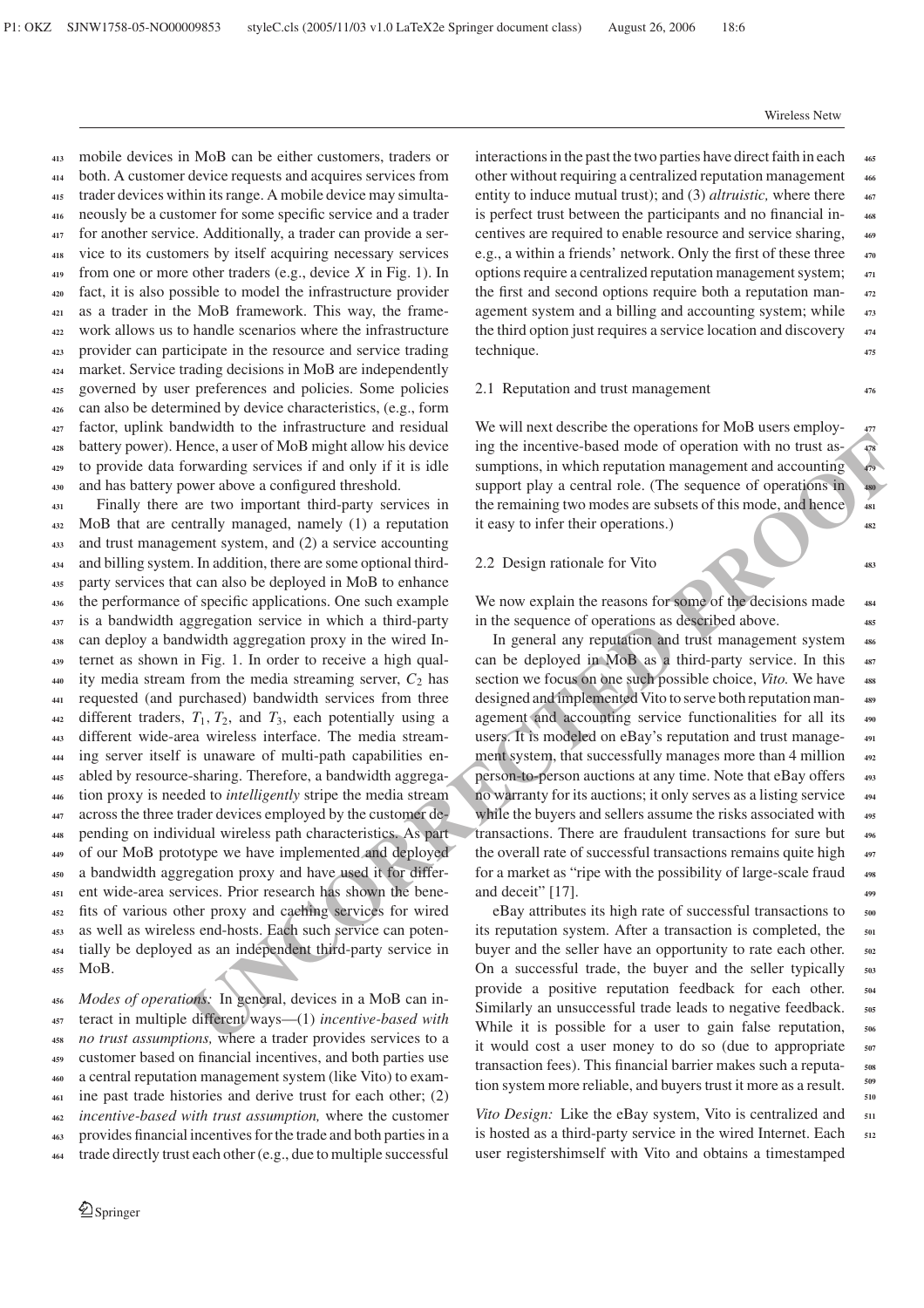reputation certificate. The reputation certificate issued by Vito indicates both successful and unsuccessful transactions involving the specified user. During a service trade a customer and trader will typically examine each other's reputation certificate. They may may choose to ignore the other's cer- tificate if the timestamp is very old. The negotiated price for a MoB trade can depend on the reputation of the participating **<sup>520</sup>** parties.

 The actual trades in MoB are conducted independent of Vito (potentially when the participants do not even have ac- cess to the Internet). As part of each trade, the customer and the trader exchanges certified reputation feedback scores for each other. At a later time, they independently upload these feedback scores to Vito, who verifies these certificates and periodically distributes updated reputation certificates to the users for future trades. We discuss various performance as-pects of Vito in MoB in Section 4.

 It is, however, not necessary that all MoB devices use Vito as the reputation and trust management system. In fact there might be multiple reputation management systems that co- exist in the MoB architecture, each implemented as a separate third-party service with its own user base. Each user, *A*, can independently decide to register with one or more of these reputation services and perform trades with any other user, *B*, who trusts *A*'s reputation certificates.

# **<sup>538</sup>** 2.3 Operations in MoB

 In order to participate in the MoB architecture, typically each user, *A*, has to register with both the reputation and trust man- agement system and the service accounting and billing system, e.g., Vito, using its public key,  $K_A^+$  (message 1 in Fig. 3).

Once Vito's reputation management system accepts a **<sup>543</sup>** user's registration, it issues a reputation certificate,  $R_A$ , appropriately signed by Vito (message 2). *RA* includes a time- **<sup>545</sup>** stamp, and a separate count of all positive and negative feed- **<sup>546</sup>** back for *A* (indicated as *Score<sub>A</sub>*). At this initial instant, the  $\overline{547}$ user has no reputation state at Vito. Equipped with the repu- **<sup>548</sup>** tation certificate, *A* is able to perform subsequent trades with **<sup>549</sup>** other users. **<sup>550</sup>**

All services in MoB are discovered and advertised using  $551$ the Service Location Protocol [12]. To request any service in **<sup>552</sup>** its wireless vicinity, an *SLP User Agent* in *A* sends a *Service* **<sup>553</sup>** *Request* to the SLP multicast address (239.255.255.253) **<sup>554</sup>** and port 427 with a TTL of 1. The choice of the TTL stems  $555$ from our pair-wise requirement for service interactions in **<sup>556</sup>** MoB. We explain all service interactions in MoB with the  $\frac{557}{200}$ following simple scenario.

*A data forwarding service scenario:* Consider the scenario, **<sup>560</sup>** where *A* seeks 30 Kbps data forwarding service from any 561 trader in its vicinity. In such a case, *A* will include this infor- **<sup>562</sup>** mation in the broadcasted *Service Request* message (message **<sup>563</sup>** 3). *A* also includes its own reputation certificate in its service **<sup>564</sup>** request. The *SLP Service Agent* of any in-range device, *B*, that is willing to provide the desired service can respond back **<sup>566</sup>** to *A*. The response (message 4) includes *B*'s reputation cer- **<sup>567</sup>** tificate, the service description (say, it is willing to provide **<sup>568</sup>** only 25 Kbps), and a price quote. *A* can potentially receive **<sup>569</sup>** multiple such responses. On receiving these responses, *A* **<sup>570</sup>** can choose a subset of devices,  $S$ , as traders, based on user-<br>configured policies, and send a *Service Acceptance Notifica*configured policies, and send a *Service Acceptance Notifica-* **<sup>572</sup>** *tion* to each such trader,  $B \in S$  (message 5). This notification  $573$ includes a time-stamped *token* signed by *A* using its private **<sup>574</sup>**

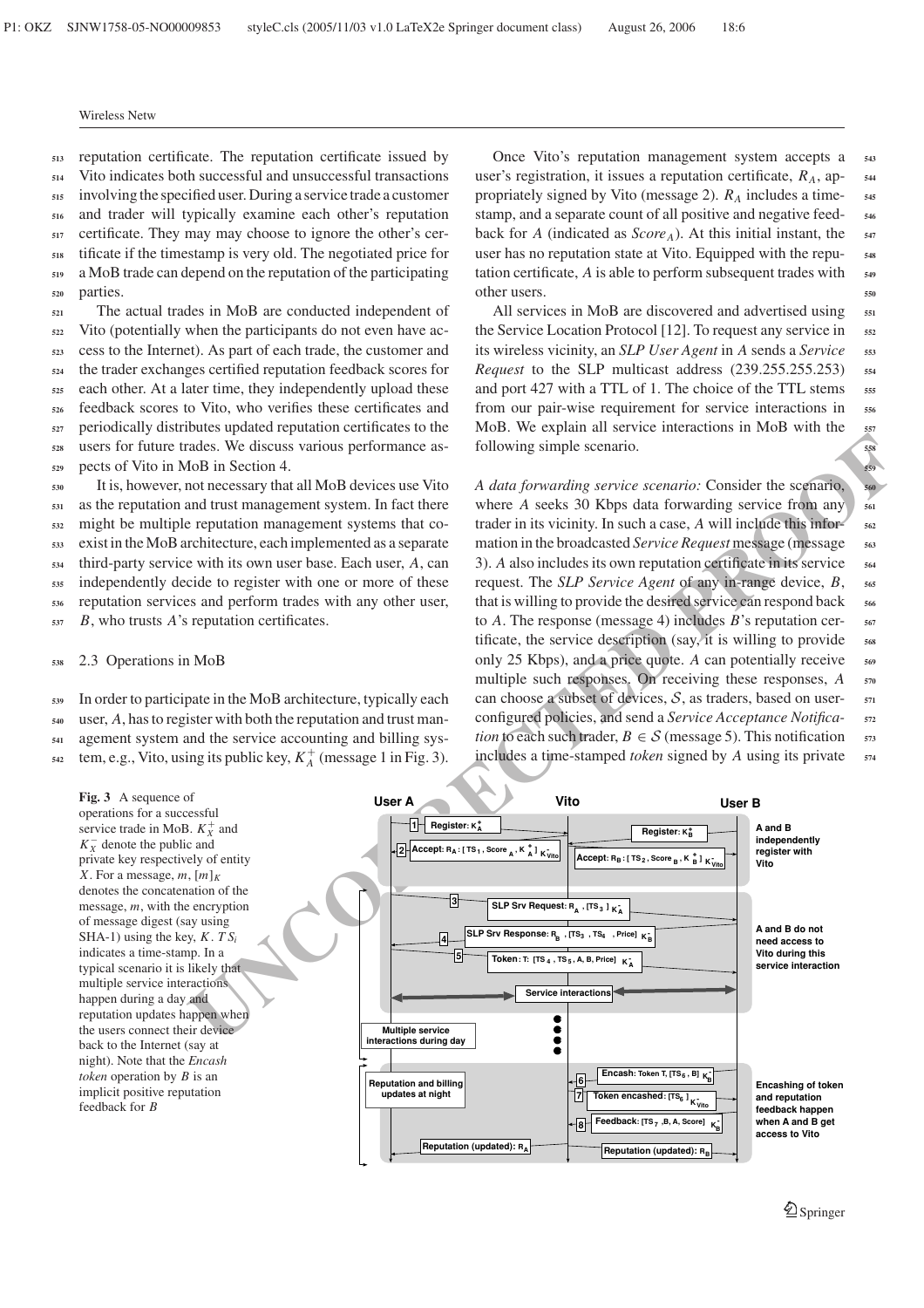**640**

**645**

**658**

**670**

**<sup>575</sup>** key that indicates the payment amount for *B*. Subsequently **<sup>576</sup>** *B* configures itself as a data forwarder and starts accepting **<sup>577</sup>** data traffic from *A* analogous to an Internet router. In this

**<sup>578</sup>** example, *B* will operate as an Internet NAT device for *A* as **<sup>579</sup>** it forwards traffic.

 At a later time, *B* will present this token to Vito, which appropriately charges and credits *A* and *B* respectively for the payment amount (messages 6 and 7). We also assume that the token serves as a positive feedback for *B* from *A* for this trade. Therefore as *B* encashes the token at Vito, it gains pos- itive feedback points. Vito charges *B* a transaction fee (some percentage of the trade price) for the positive reputation that *B* gains through token encashing.

 Once *B* receives credit from the accounting and billing system for this trade, it will typically choose to report a positive feedback for *A* (message 8). Thus in this proposed system, *B* is responsible for reporting both its own positive feedback (in form of the token from *A*) and an explicit pos- itive or negative feedback for *A*. *A* is not required to report positive feedback for *B*. However, if *A* is dissatisfied with the transaction operation, it will explicitly report a negative feedback for *B*. Such a negative feedback will automatically cancel the prior positive feedback that *B* had gained by en- cashing *A*'s token and instead add to its negative reputation **<sup>599</sup>** score.

 In this whole process, Vito charges a single transaction fee—from the trader (*B*). This charge is made when the seller encashes the customer's token and improves its positive reputation score.

 *On data integrity, confidentiality, and their complexity:* In general data integrity and security in a MoB environment is no worse than in any other wireless environment that lacks any security mechanisms. Therefore, a user who wants additional data confidentiality and integrity will have to employ appropriate security mechanisms.

 However, we require appropriate security mechanisms for the reputation certificates and service tokens that are ex- changed as part of a trade. We use public key cryptography, e.g., 3DES or RC4, and message digests, e.g., MD5 or SHA- 1, to generate digital signatures of reputation information. For example, the reputation certificate of a user includes the reputation information in plaintext followed by an encryption of the message digest of the same information (message di- gests are regularly employed to speed up the signature gener- ation and verification operations). Such an approach ensures integrity of reputation data, but not confidentiality.

 Figure 3 indicates that in each trade, the customer per- forms two private key encryptions on message digests and one public key verification of a message digest. Similarly, the trader performs two public key verifications on message digests and one private key encryption of a message digest. Prior work by Freeman et al. [9] from 1999 had studied the

**604**

time complexity of such operations on multiple low-end **<sup>628</sup>** platforms. For a modulus length of 512 bits, their results **<sup>629</sup>** show that the signature generation and verification opera- **<sup>630</sup>** tions take 40 ms and 2.5 ms respectively on a Pentium II 266 631 MHz machine running Linux and take 25 ms and 2.3 ms 632 respectively on a MVME-2600 333 MHz board running **<sup>633</sup>** VxWorks (a real-time OS). Based on these results we believe **<sup>634</sup>** that these mechanisms to prevent tampering of reputation **<sup>635</sup>** information can, therefore, be executed even on low-end **<sup>636</sup>** devices such as cell-phones and PDAs. We comment on **<sup>637</sup>** various other practical implications of such mechanisms in **<sup>638</sup>** Section 5. **639** 

*Trader uploads its own positive reputation feedback:* A **<sup>641</sup>** positive reputation feedback for the trader  $(B)$  benefits itself  $\frac{642}{5}$ in future trades. Hence we make the beneficiary responsible **<sup>643</sup>** for performing the reputation feedback upload. **<sup>644</sup>**

for A (message 8). Thus in this proposed<br>in future trades. Hence we make the beneficiary responsible<br>socialized for reportions for profiting for experiming the reputation feedback lynboat<br>of the token from A) and an expli *Trader uploads positive feedback for customer:* The pos- **<sup>646</sup>** itive feedback for the customer (*A*) is contingent upon **<sup>647</sup>** successful encashing of the token. In Vito, the service 648 token is assumed to be a signed certificate from *A* which **<sup>649</sup>** indicates the trade price. On receiving this token, Vito's billing service will verify that *A* has adequate credit in 651 the system and appropriately informs *B*. Based on this **<sup>652</sup>** response from Vito, *B* will choose to update either positive **<sup>653</sup>** or negative feedback for *A*. Studies have shown that self- **<sup>654</sup>** interest, specifically the expectation of a reciprocal positive **<sup>655</sup>** rating from one's trading partner is the strong motivation **<sup>656</sup>** behind high levels of voluntary feedback in such a system [8]. **<sup>657</sup>**

*Customer uploads negative feedback for the trader:* This **<sup>659</sup>** was a natural decision since the trader has no incentive to 660 report its own failure and reduce its positive reputation in the **<sup>661</sup>** system. Note that in our proposed system, the trader has no **662** recourse if a malicious customer always chooses to provide **<sup>663</sup>** negative reputation feedback. This is a shortcoming that is **664** present in a successful management system like eBay. The **<sup>665</sup>** common assumption is that users in the system are selfish, **<sup>666</sup>** but not malicious—they do not choose to maliciously reduce **<sup>667</sup>** a trader's positive reputation when they received good **<sup>668</sup>** service from them.  $669$ 

*Customer pays prior to receiving service:* We had a choice **<sup>671</sup>** of requiring the customer to send the signed payment either **<sup>672</sup>** prior to or after the service transaction. If the customer 673 makes the payment after the service, there is a danger that **674** a malicious customer can default the payment. In such a **<sup>675</sup>** scenario, the trader has no proof of the transaction and has no **676** further recourse. However, if the customer pays first, and the trader defaults in providing the service then the trader will **<sup>678</sup>** be caught defaulting in case it attempts to encash the service **<sup>679</sup>** token. The customer has the minimal recourse of providing 680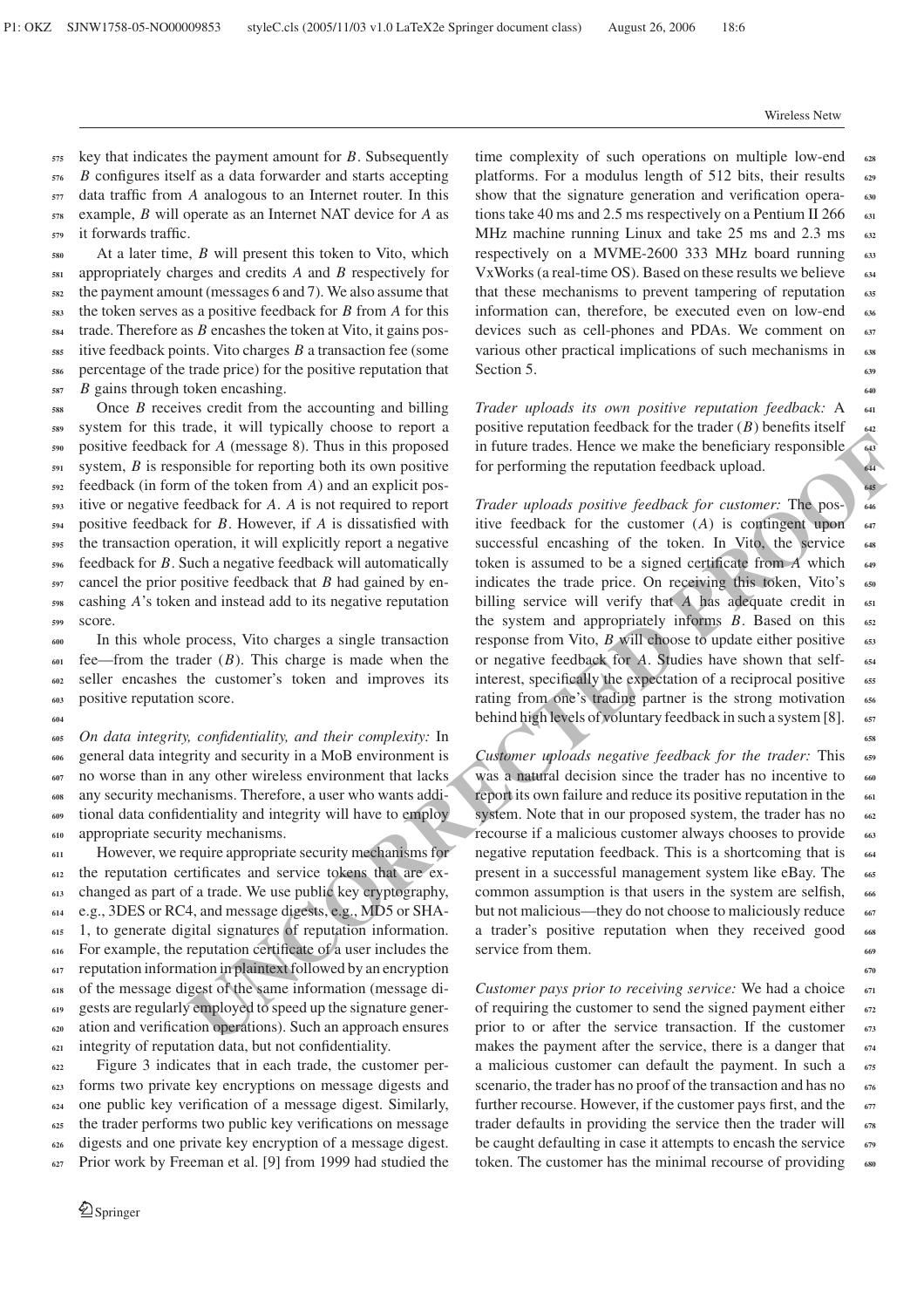**<sup>681</sup>** negative reputation feedback in response corresponding to **<sup>682</sup>** the encashed token.

**683**

 *Transaction fee charge:* A transaction fee is the incentive for the reputation system. Additionally, having a transaction fee implies that no one can build up reputation for free (and hence misuse the system by constructing multiple colluding identities, performing transactions between these identities, and report positive feedback).

**<sup>690</sup>** 2.4 Further design considerations for Vito

 Vito, as described, is based on eBay's reputation manage- ment model. We derive the feasibility of Vito based on eBay's success in managing more than 4 million simultaneous auc- tions, with fairly low rate of misuse. Resnick et al. [30] explain why such reputation systems work in practice. In general there are three properties needed at minimum to make reputation systems work: (1) entities must be long- lived, so that there is an expectation of future interaction with other such entities, (2) feedback about current inter- actions is captured and distributed so that such information is visible in the future, and (3) past feedback guides buyer decisions.

I ow rate of missise. Results at al. 130] mostly in the context of P2P networks that exploit pre-trusted are proporties needs of a precise. In peers [14].<br>
three properties needs at minimum to<br>
three properties needs at m However, as various studies have pointed out, reputation systems are not infallible and further work is needed to im- prove their resilience to malicious behavior. We describe a few such challenges to make reputation systems really ro- bust. They include: (1) *Sybil attacks:* A user with bad rep- utation re-entering the system with a new identity. A con- sequence of such behavior might be that newcomers (with little or no reputation state) are always distrusted unless they have "somehow paid their dues, either through an entry fee or by accepting more risks or worse prices while build- ing up a reputation" [30]. Another alternative is to prevent name changes either by requiring the use of real names or by preventing people from acquiring multiple pseudonyms, a technique called once-in-a-lifetime pseudonym [10]. (2) *Collusions:* A group of users collaborate and rate each other positively to accumulate positive feedback, artificially in- flating their reputations—user collusion. Prior research has tried to address the collusion problem in various reputation systems. For example, it is possible to view Google's Page Rank algorithm as a reputation system in which a set of col- luding web-pages try to artificially increase their page rank by carefully choosing their outgoing web-links. In [39] the authors illustrate that the problem of making such "eigen- vector" based methods robust to collusions is NP-Hard, and propose some heuristic approaches. Authors in [14] exam- ine a similar problem in the P2P scenario and demonstrate how collusions can be avoided if there exists a set of pre- trusted peers. While both these approaches are promising, we believe that using transaction fees for reputation-reporting

adds a new mechanism that can be exploited to prevent col- **<sup>732</sup>** lusion. We intend to consider all of these approaches in **<sup>733</sup>** our future work for a theoretically robust reputation system. **<sup>734</sup>** (3) *Decentralized reputation management:* Our current pro- **<sup>735</sup>** posal for reputation management is centralized. Given the **<sup>736</sup>** periodic nature of interactions between users and the rep- **<sup>737</sup>** utation repository, such centralization is likely to be ade- **<sup>738</sup>** quate. However, with growing popularity of the system, it **<sup>739</sup>** is possible that load on a single centralized reputation management system maybe too high and the task of reputation **<sup>741</sup>** management may need to be divided across multiple such **<sup>742</sup>** repositories. Additionally, in many scenarios, it can be useful **<sup>743</sup>** to define decentralized reputation management approaches. **<sup>744</sup>** Some approaches to perform such decentralized reputa- **<sup>745</sup>** tion management has been proposed in recent literature, **<sup>746</sup>** mostly in the context of P2P networks that exploit pre-trusted **<sup>747</sup>** peers [14].

# **3 Implementation <sup>749</sup>**

We have implemented the MoB system over a Linux based  $\frac{750}{750}$ platform (we have also ported part of the MoB system in **<sup>751</sup>** Windows XP using C#). Our implementation of different  $\frac{752}{752}$ MoB clients include single as well as multiple wireless interfaces with local (e.g. Bluetooth) and global wireless (e.g. **<sup>754</sup>** 3G) connectivity. The entire implementation is available as **<sup>755</sup>** a 'middleware' that is installed in each MoB-enabled device **<sup>756</sup>** (MoB device, for short). Figure 4 shows the overview of this **<sup>757</sup>** middleware implementation in each MoB device. **<sup>758</sup>**



**Fig. 4** Overview of middleware implementation in a MoB device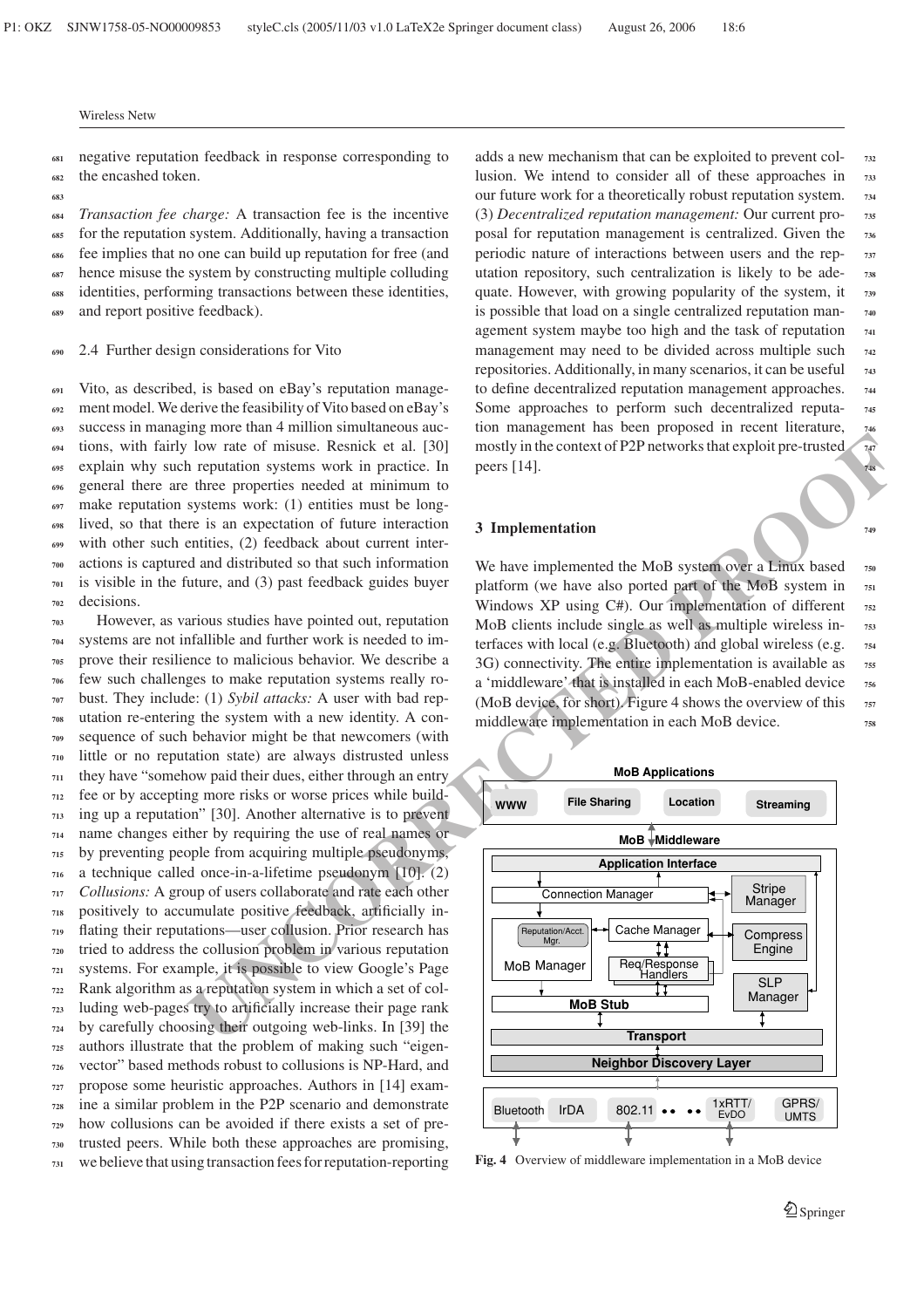The *connection manager* accepts connections from MoB applications and passes them to the *MoB manager* (which includes the reputation management functionalities and co- ordinates all activities in the middleware). The MoB manager checks the local *cache manager* for the object being sought by the application. In case of a cache miss, the cache manager invokes a request/response handler leading to a connection setup with a neighboring MoB device. Unique resource lo- cators are assigned to each such request, and are used to map them to corresponding response handlers. The response han- dler also interacts with the cache manager to update cache state as necessary. On arrival of the response, the data object is then made available to the pending connection.

 At the receiving MoB device, a response handler examines the request and takes appropriate action—searching its local cache manager, and if necessary initiates a request to other neighboring MoB devices. If this MoB device has a wide-area access interface, e.g., a 3G-1X/EvDO PC card, depending on the query-type, it may initiate a data retrieval process from the Internet through this interface. Note that the MoB architecture makes these application-level data-retrieval hops completely transparent to the initiating device.

The stripe manager regulates block-based application- level data striping of large data objects from neighbor- ing MoB devices. Block-based data retrieval enhances data download performance in environments characterized by high degree of user churn. This module intelligently par- titions data objects into multiple smaller blocks and down- loads each of these independent data blocks from in-range MoB devices. To adapt to the variable degrees of user churn, the stripe manager dynamically changes the block size, the number of parallel TCP connections opened, and connection types (e.g. persistent/non-persistent connections) during a download. It also efficiently load balances data traffic across multiple neighboring devices as necessary.

 MoB implements a content processing engine, which per- forms various optional functions including data compression, traffic filtering, etc. Images are downgraded and fixed fidelity data (text) is compressed if needed. The compressing func- tionality is used to reduce volume of data transferred over wireless links thereby speeding up content distribution in MoB environments. It also offers devices to adapt to low- bandwidth links, e.g., by reducing fidelity of downloaded images. The content filtering functionality lets a MoB de- vice define rules by which it may eliminate (unsolicited and malicious) traffic passing through it.

 *Neighbor discovery layer:* Two neighboring MoB devices find each other through periodic scanning using link-specific mechanisms as provided by different wireless interfaces. For example, for 802.11 interfaces we set aside one specific chan- nel for neighbor discovery (and service announcements as well). In its quiescent state, each MoB device goes into a

## Wireless Netw

promiscuous mode, monitoring all traffic on this channel. **<sup>811</sup>** MoB service announcements (and responses) are transmit- **<sup>812</sup>** ted on this channel with the SSID set to *MoB* and mode set to **<sup>813</sup>** *ad-hoc.* As part of this initial discovery, the two participat- **<sup>814</sup>** ing devices also decide to switch to a specific other 802.11 **815** channel for the actual service interaction. **<sup>816</sup>**

Using a Bluetooth interface, the device initiates a *scan* **817** procedure to detect other MoB devices in-range. This re- **<sup>818</sup>** sults in an active set of devices that a MoB device can query **819** for services. The MoB device then connects and dials up **<sup>820</sup>** to its neighbor device using DUN (dial-up networking) ser- **<sup>821</sup>** vice if needed. Using DUN the MoB device establishes an **<sup>822</sup>** IP connection using (Point-to-Point) PPP connection over **<sup>823</sup>** a serial RFCOMM channel. (RFCOMM protocol provides **<sup>824</sup>** emulation of serial ports over Bluetooth's link layer protocol **825** (called L2CAP)). **<sup>826</sup>**

Applications running on MoB devices use this middleware **<sup>827</sup>** with a well-defined interface (as shown in the figure) for **828** all interactions with other MoB devices. Each trader device **<sup>829</sup>** can implement a set of application-layer services using this **830** middleware and advertises them to interested customers.  $\qquad$  831

# **4 Evaluating MoB applications <sup>832</sup>**

**nd** if necessary initiates a request to other<br>
device a realistic of the mass of the content of the content of the spin content of the spin content of the spin content in a vertex of the spin of the set of the spin of th We have implemented a prototype MoB system along with  $\frac{833}{2}$ multiple collaborative applications. In this section we report **834** on our experiences (both based on the implementation as **<sup>835</sup>** well as simulations) with a subset of these applications: (1) **836** file-transfer applications (including file downloads from a **<sup>837</sup>** wide-area Internet location and data location and retrieval s38 in a peer-to-peer fashion within the MoB wireless environ- **<sup>839</sup>** ment), (2) web browsing, (3) bandwidth aggregation based  $\frac{1}{840}$ media streaming, and (4) location determination. Although  $\frac{1}{841}$ file-transfer applications and web browsing applications both **<sup>842</sup>** use TCP-based transfer, the applications primarily differ in **<sup>843</sup>** the way the transferred data is organized and located across **<sup>844</sup>** multiple servers.

Note that this evaluation work provides a snapshot of the **<sup>846</sup>** range of applications we have implemented using MoB.  $\begin{array}{c} \text{847} \\ \text{847} \end{array}$ 

# 4.1 Experimental setup **<sup>848</sup>**

For each of the applications mentioned above, the experi- **<sup>849</sup>** ments were conducted using (marginally) different setups **850** as were necessary. All experiments were conducted indoors. **<sup>851</sup>** The floor-plan of our experimental environment is shown **852** in Fig. 5. Communication between customers and traders **<sup>853</sup>** used different wireless technologies—Bluetooth, 802.11a, **<sup>854</sup>** and 802.11b. In some experiments traders had 3G wide-area cellular interfaces. We used two different 3G technologies: **<sup>856</sup>** (1) 3G EvDO data service with a maximum ideal downlink **<sup>857</sup>** data-rate of 2.4 Mbps and an uplink data-rate of 153 Kbps,  $858$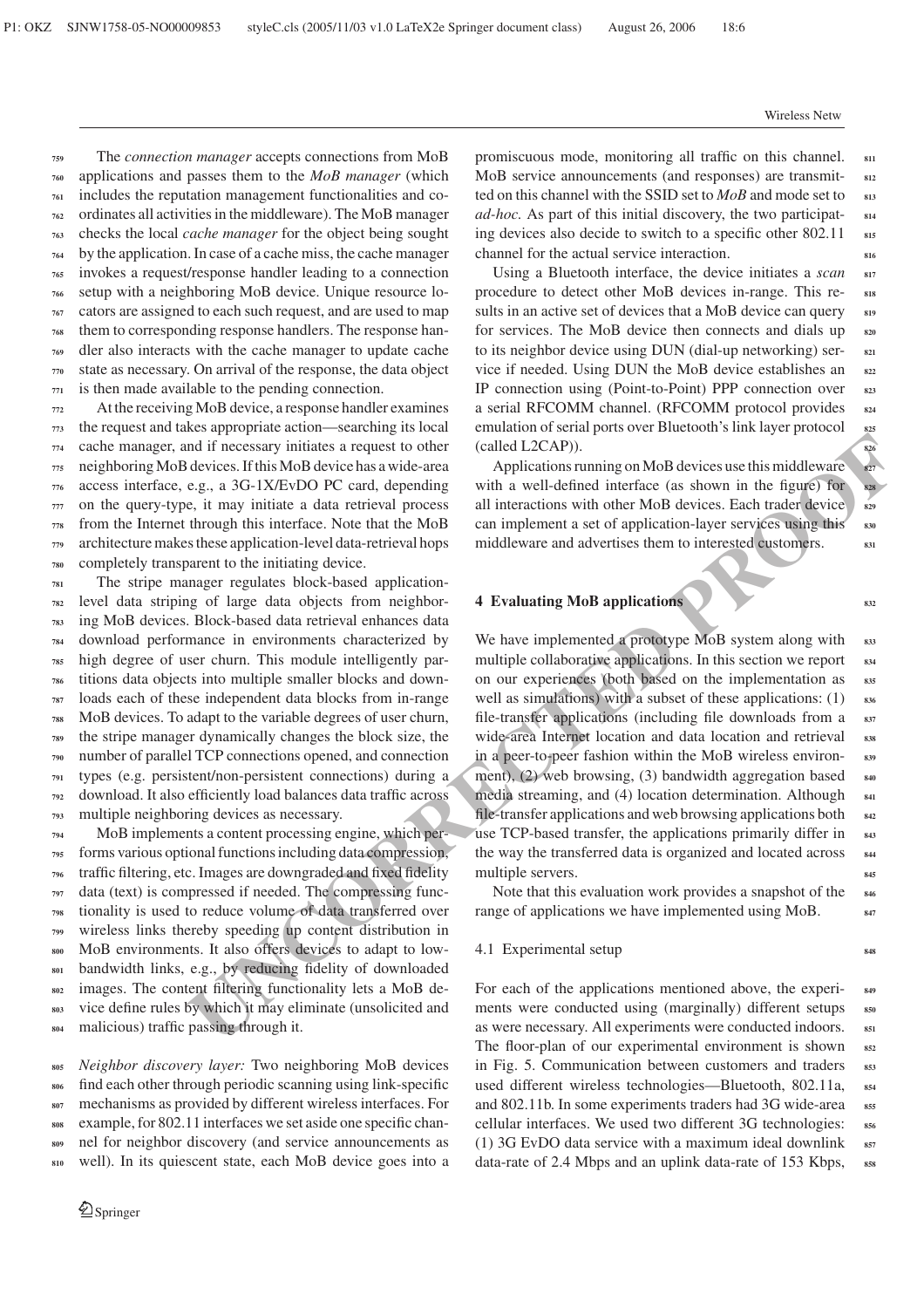

**Fig. 5** Floor-plan of building for MoB experiment scenarios. *C* is customer,  $T_1$ ,  $T_2$  are traders (positions changed in different experiments as described in this section). The table indicates the latency and loss characteristics obtained in this environment using a source at *C* and destinations varying from 1–7 using Bluetooth

 $\frac{1}{859}$  and (2) 3G 1  $\times$  RTT data service offers a maximum ideal **<sup>860</sup>** downlink data-rate of 144 Kbps and an uplink data-rate of **<sup>861</sup>** 64 Kbps.

**<sup>862</sup>** 4.2 File-transfer applications

**880**

 We consider two classes of file-transfer applications—file downloads from a specific location in the wide-area Internet and data location and retrieval in a peer-to-peer fashion within the MoB wireless environment.

 *File download from an Internet location:* We first con- sider the scenario where a user performs a *ftp*-like transfer of a (large) file between his device and a specific location in the Internet. In this application, the customer finds an in-range bandwidth trader and initiates the file download by request- ing a sequence of moderate sizes file blocks. As each block transfer is about to finish, the customer makes a request for the next block. If a new bandwidth trader is available prior to the entire download process terminating, the customer will simultaneously use the new trader to download the file data.

We present two different scenarios purposefully con-**<sup>878</sup>** structed to illustrate how the MoB implementation adapts to **<sup>879</sup>** user mobility.

 *Scenario 1* (Fig. 6): There is a single customer *C*, using a Bluetooth wireless interface, and two mobile traders, *T*<sup>1</sup> (with a CDMA  $1 \times RTT$  interface) and  $T_2$  (with a CDMA EvDO interface). At the initial instant, only  $T_1$  is in range of *C*. Hence, *C* requests a file download through  $T_1$  at time 0. At time  $t_1 = 40$  seconds, trader  $T_1$  starts moving away from *C* and eventually goes out of range at  $t_2 = 70$  seconds. 888 At around  $t_3 = 80$  seconds into the experiment, a trader  $T_2$ 889 moves into range of *C*. By time  $t_4 = 83$  seconds, *C* discovers



**Fig. 6** A file download for a MoB device using two traders with different wide-area interfaces (Scenario 1). The first trader stays in range of the customer until time *t*2, while the second trader moves in range at time  $t_3$  and detected soon after at time  $t_4$ 

and negotiates the resumption of data download through  $T_2$ and completes the remaining transfer. Figure 6 shows the corresponding time sequence plot with the various mobility  $\frac{1}{892}$ events and transfer of bytes using the two traders. In this  $\mathbf{s}_0$ scenario the MoB device requires about 152 seconds to make a 2.25 MB transfer (i.e., a throughput of 118.4 Kbps),  $\frac{1}{2}$ including the latency due to disconnection.

mathe incorrect to exact the theorem and the specific bottomagnetic contains the state of the theorem and the state of the state of the state of the state of the state of the state of the state in the state in the state o *Scenario 2* (Fig. 7): This scenario is similar to Scenario 1, except that trader  $T_2$  moves into range of *C* such that there  $\frac{899}{899}$ is a period of time when both the traders are simultaneously  $\frac{900}{200}$ available to the customer for data downloads. As shown in the **901** corresponding time sequence plot (Fig. 7) trader  $T_2$  moves  $\theta$ in-range of *C* around  $t_1 = 12$  seconds and is detected by  $C_{903}$ around  $t_2 = 14$  seconds, while trader  $T_1$  starts to move outof-range of *C* around  $t_3 = 45$  seconds but continues to stay connected until time 70 seconds. Between  $t_2$  and  $t_3$  the C uses both traders to simultaneously stripe individual blocks of the <sub>907</sub>



**Fig. 7** A file download for a MoB device using two traders with different wide-area interfaces (Scenario 1). The two traders are used simultaneously for the download over the period of time when they both are in-range of the customer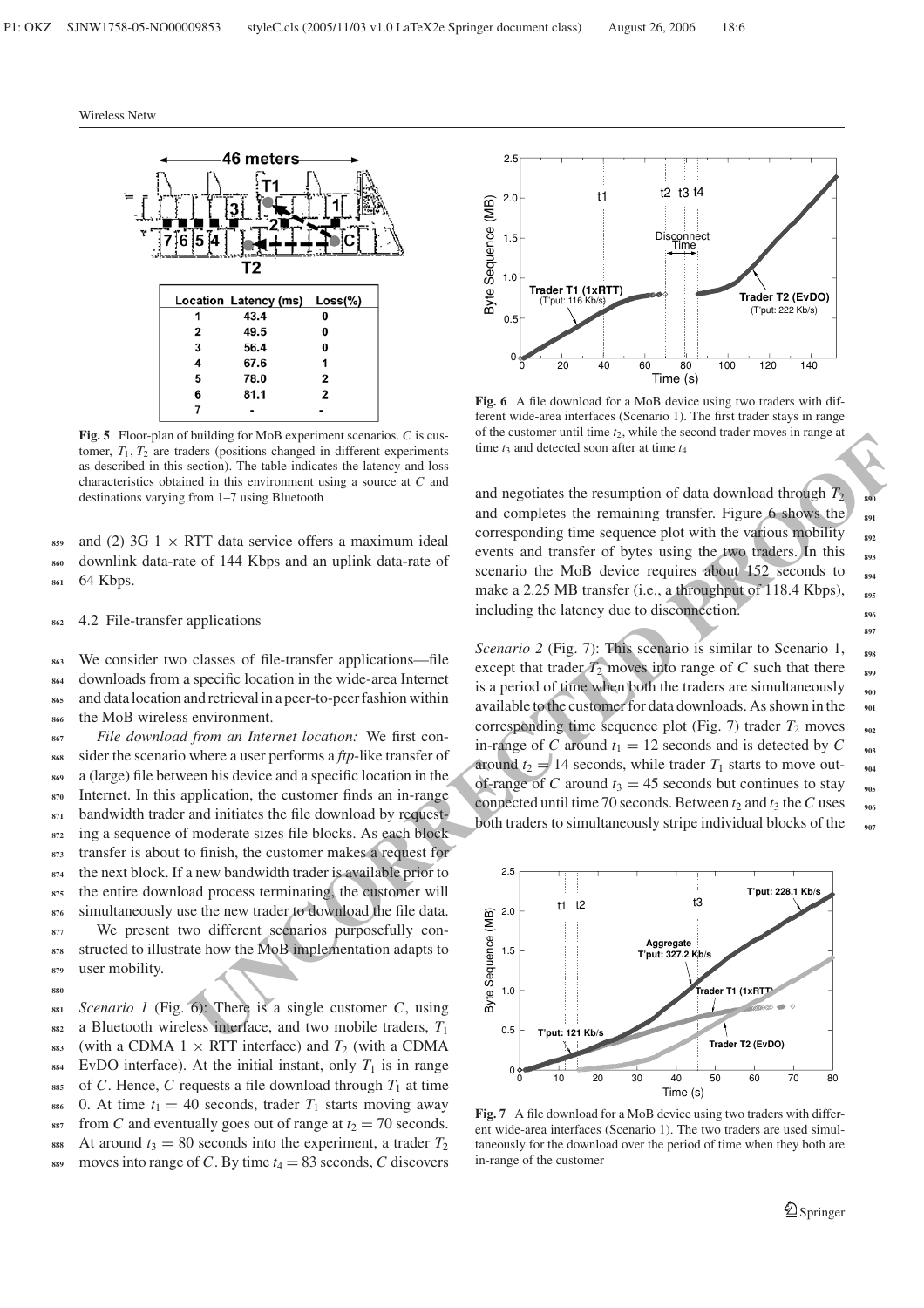

**Fig. 8** The impact of user churn and block size variations on peerto-peer object download (Scenario 2: only one trader allowed per customer). Interaction using single Bluetooth interface

file to achieve a high aggregate throughput of 327.2 Kbps. Once  $T_1$  goes completely out-of-range,  $C$  continues to down- $_{910}$  load the remaining file using trader  $T_2$  alone. The total trans-**<sup>911</sup>** fer in this scenario takes about 79 seconds (i.e., a throughput **<sup>912</sup>** of 227.8 Kbps).

 *Data location and retrieval in a peer-to-peer wireless environment:* We next examine the performance of peer-to- peer data search and retrieval applications within the MoB wireless environment, say using applications like Gnutella and Kazaa. As in the file download from a specific location application, we show the impact of user mobility (churn) on performance through three different scenarios. In this application we study three different levels of user churn: (1) High churn, when each potential trader stay in-range of a customer for 10 to 20 seconds; (2) Medium churn, when each such trader stays in-range of a customer for 40 to 60 seconds; (3) low (or minimal) churn, when each potential trader stays in-range for 60 to 120 seconds; and (4) no churn, where there is no trader mobility and serves as the base case. We show results for the high churn rate case only for Scenario 5 (where high data rates available made it feasible). Note that in typical coffee-shop scenarios, we expect user behavior to follow the low churn rates or no churn (see Fig. 2). **931**

 *Scenario 3* (Fig. 8): A customer locates a trader device in its vicinity that has the queried data object. On locating such a trader, the customer starts block-based data download of the object. If due to any reason the trader goes out-of-range, the customer attempts to find another trader and resumes the same download. In this scenario we assume that a customer at any given time uses only one trader for a given object retrieval (say, its a user-imposed policy limit on the device). Only when the current trader device moves out-of-range does the customer search for an alternate trader. In this scenario, the interaction between the customer and trader occurs using their Bluetooth interface.

**<sup>944</sup>** In Fig. 8 we show the impact of such user churn on **<sup>945</sup>** download performance for a 5 MB (audio MP3) file as **<sup>946</sup>** the block size parameter is varied. In the no churn case,

#### Wireless Netw

**960**

**981**

a block sizes in the range of 10–50 KB is necessary to **<sup>947</sup>** keep the pipeline of the Bluetooth channel properly utilized **<sup>948</sup>** (download takes ∼212 seconds). Beyond 50 KB block sizes **<sup>949</sup>** performance does not increase substantially. However, as **<sup>950</sup>** churn in the system increases, there is an optimal block size **<sup>951</sup>** for such data download operation. This is because as the **<sup>952</sup>** block size increases beyond this optimal, the trader often **953** moves out-of-range prior to the successful transfer of the **<sup>954</sup>** block and the effort spent in the partial download of this **955** block is wasted. We can see this in the low and medium **<sup>956</sup>** churn scenarios. For example, in the medium churn scenario, **<sup>957</sup>** the optimal block size is between 20–50 KB and transfer **<sup>958</sup>** attempts with block size in excess of 200 KB did not finish. **<sup>959</sup>**

phearing various than the communistation of the books? The block size limit for the transfers in MoB spin time of  $phodes$ ? The block size limit for the transfers in MoB spin time of the contract resource to both different re *Why not download the entire file instead of using a sequence* s<sub>961</sub> *of blocks?* The block size limit for file transfers in MoB **<sup>962</sup>** is important for two different reasons. First, it allows a customer to bound the amount of outstanding data request in MoB transactions. Note that in a MoB transaction, the **<sup>965</sup>** customer makes a payment prior to the service (due to **<sup>966</sup>** reasons explained in Section 2). Consider the case where **<sup>967</sup>** the customer requests the entire data all-at-once. In this case **<sup>968</sup>** the customer makes the entire payment prior to receiving the data. If for some reason the data transfer is incomplete **<sup>970</sup>** (say, the trader moved out-of-range) then the liability of the **<sup>971</sup>** customer is high. Breaking the data request into multiple **<sup>972</sup>** smaller units therefore helps in bounding this liability.  $973$ Second, it opens up the possibility of efficient data download **<sup>974</sup>** for the customer by requesting independent blocks from **<sup>975</sup>** multiple traders. The availability and number of such traders **976** may not be known in advance, and using smaller block size **<sup>977</sup>** allows for greater parallel downloads. Additionally, in such **<sup>978</sup>** scenarios it helps in managing the data range downloads **979** better. **980** 

*Scenario 4* (Fig. 9): This scenario is the same as Scenario 3  $_{982}$ except that each customer is allowed to use at most two  $\frac{983}{983}$ traders for the download of an object at any given time. If **<sup>984</sup>** one of the traders move out-of-range, it may be replaced by **<sup>985</sup>**



**Fig. 9** The impact of user churn and block size variations on peerto-peer object download (Scenario 3: up to two traders allowed per customer). Interaction using single Bluetooth interface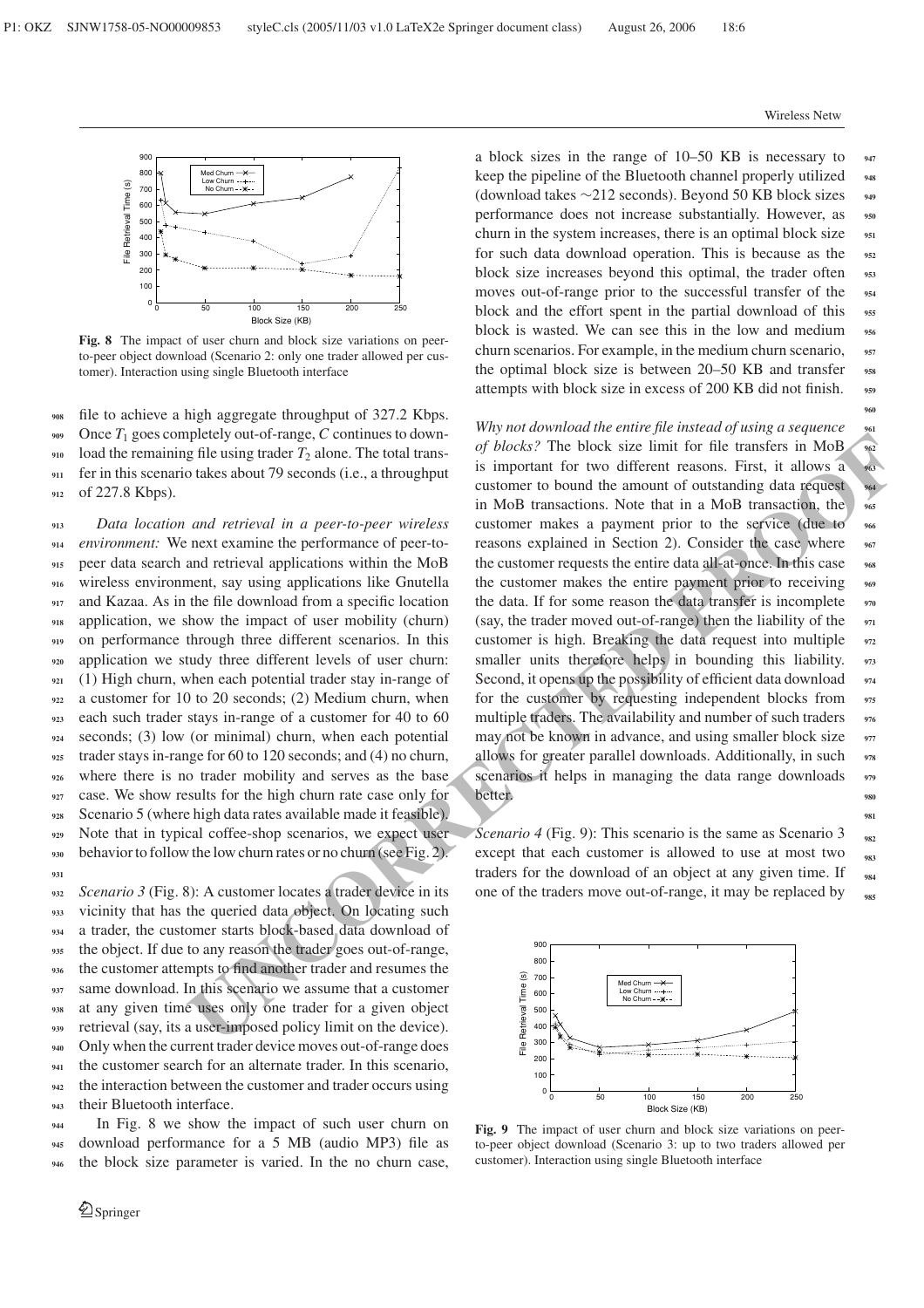**1010**

an alternate trader. This scenario therefore, depicts impact of **<sup>986</sup>** parallel downloads in a MoB environment. In this scenario, **<sup>987</sup> <sup>988</sup>** the customer uses its *single* Bluetooth interface to connect to **<sup>989</sup>** the two traders (both equipped with corresponding Bluetooth <sub>990</sub> interfaces).

We present the results of this scenario in Fig. 9. It is inter-<sup>992</sup> esting to note that in this scenario, the download performance <sup>993</sup> in the no churn case is marginally worse than in Scenario 3 <sup>994</sup> (which uses only one trader at a given time). Even though we are using two traders in Scenario 3, the customer is shar-<sup>996</sup> ing its single Bluetooth interface between them and hence there is no effective gain in download performance. In fact **<sup>997</sup>** the performance goes down slightly (download time is 239) <sub>999</sub> seconds) because of switching overheads between the two <sub>1000</sub> parallel transfers using the same interface.

However, as churn in the system increases, the improvement in download performance over Scenario 3 is apparent. **<sup>1002</sup>** This occurs because in Scenario 3 there are multiple periods **<sup>1003</sup>** <sub>1004</sub> of disconnections and "dead-time" (when one trader goes **<sup>1005</sup>** out-of-range and another one needs to be phased in). In **<sup>1006</sup>** contrast, with the two trader scenario, there is very little <sup>1007</sup> "dead-time" which can only happen if both the current **<sup>1008</sup>** traders move out of range within a short time period and there is no replacement. **<sup>1009</sup>**

**Scenario 5** (Fig. 10): This scenario is the same as Scenario 4, i.e., at most two traders for a single download at any time, ex-<sub>1013</sub> cept that the customer here is using two different interfaces-**<sup>1014</sup>** one Bluetooth (2.4 GHz) and one 802.11a (5 GHz). Note that the data rates of 802.11a interfaces are much higher than **1016** Bluetooth and hence it was feasible to use high churn rates in this case. It is quite clear that using the two interfaces (operat-**<sup>1018</sup>** ing in non-interfering parts of the spectrum) simultaneously leads to significant performance benefits in download times **<sup>1019</sup> <sup>1020</sup>** (even in high churn case download latency with 250 KB block **<sup>1021</sup>** size is 169 seconds). Note that these two interfaces operate in different ranges of the wireless spectrum and hence do not **<sup>1023</sup>** interfere with each other.



**Fig. 10** The impact of user churn and block size variations on peerto-peer object download (Scenario 4: up to two traders allowed per customer). Interaction using Bluetooth and 802.11a



**Fig. 11** Web downloads using collaborative caching (Scenario 6)

#### 4.3 Web browsing application

**EXERED increases, the improve-** 4.5 Web browsing application<br>
performance over Senatrio 3 is apparent.<br>
Separation is experimented by extert examine the performance of web browsing performance<br>
and "deal-dimension is for We next examine the performance of web browsing performance when using MoB. Note that the characteristics of web 1026 browsing applications is very different from that of file down- **<sup>1027</sup>** load applications. In the former case, the user typically assembles a web page by downloading multiple small objects **1029** from different servers. The important performance metric in 103 these cases is perceived latency. In a file download applica- **<sup>1031</sup>** tion, the important metric under consideration is aggregate **<sup>1032</sup>** throughput. It is possible to implement more efficient web **<sup>1033</sup>** browsing applications in MoB for devices that otherwise have **<sup>1034</sup>** low-bandwidth connectivity to the Internet. The main advan- **<sup>1035</sup>** tage for the corresponding users in MoB is the ability to use **<sup>1036</sup>** collaborative caching. A set of MoB devices with a cache **<sup>1037</sup>** of web content can respond to the requests made for these **<sup>1038</sup>** objects by customer devices in their physical neighborhood. **<sup>1039</sup>** If substantial amount of web object requests can be served **<sup>1040</sup>** by neighboring MoB devices, it can help significantly lower **<sup>1041</sup>** the response time perceived by the user. **<sup>1042</sup>**

We evaluate the potential benefits of distributed web 1043 object caching in a MoB environment. We explain using the **<sup>1044</sup>** following scenario. **1045** 

*Scenario 6* (Fig. 11): A MoB customer is in range of **<sup>1047</sup>** two MoB traders and can communicate with them using **<sup>1048</sup>** Bluetooth. The two MoB traders have Internet connectivity **<sup>1049</sup>** through a 3G  $1 \times RTT$  and a 3G EvDO interface respectively. Each of the MoB traders can also serve as a cache **<sup>1051</sup>** for the customer. The customer recruits both these traders to **<sup>1052</sup>** serve as wide-area wireless interfaces and web caches. We 105 consider the two extreme cases—(1) none of the web ob- **<sup>1054</sup>** jects are cached in either of the two traders (cache miss), and 1055 hence the objects need to be downloaded across the widearea interfaces; (2) all static and cacheable objects of various **<sup>1057</sup>** websites are cached in the two MoB traders (cache hit), and 1058 only the dynamic content of websites need to be downloaded **<sup>1059</sup>** across the wide-area wireless interfaces. In the latter case 1060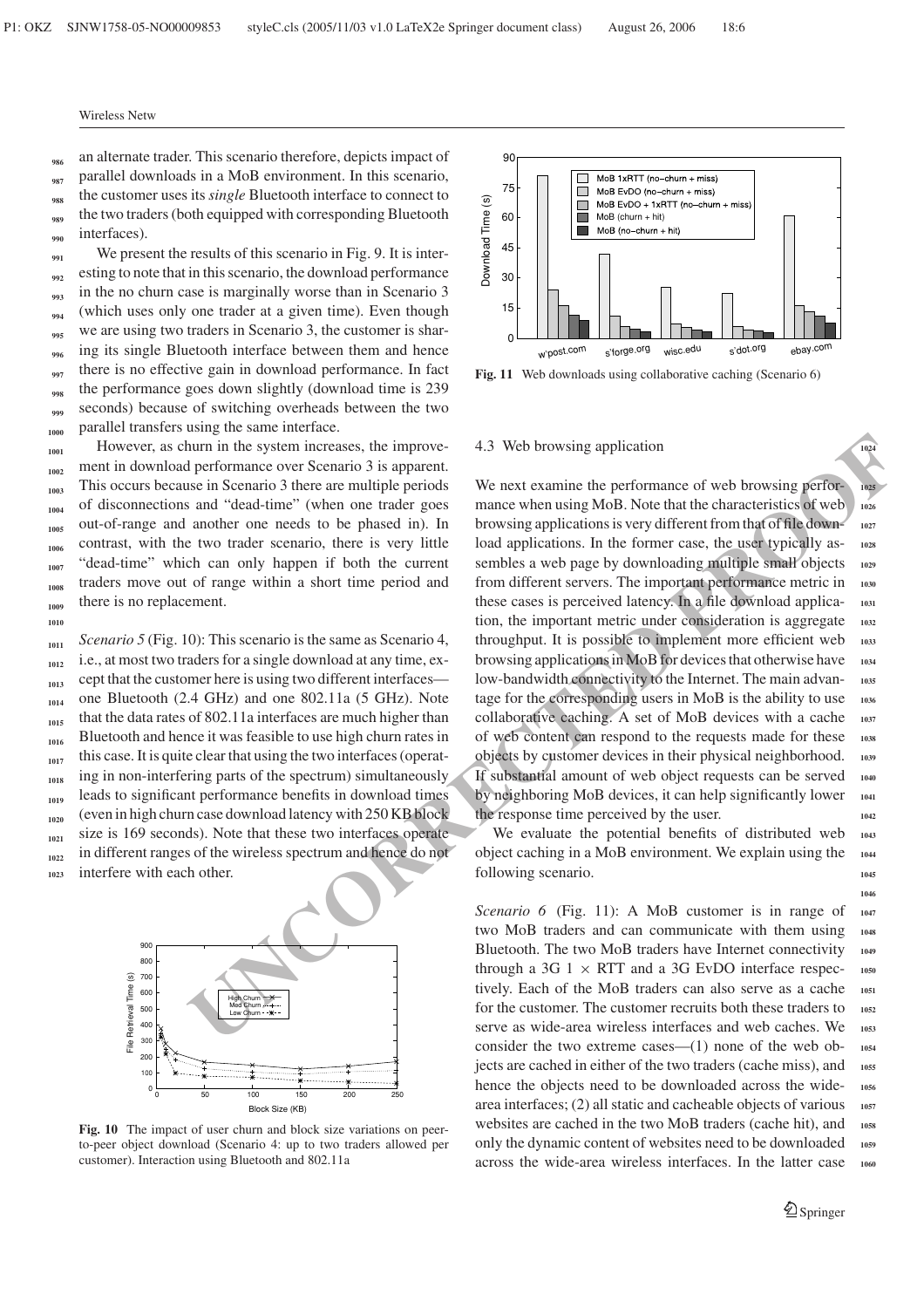P1: OKZ SJNW1758-05-NO00009853 styleC.cls (2005/11/03 v1.0 LaTeX2e Springer document class) August 26, 2006 18:6

**<sup>1061</sup>** we also consider the impact of high user churn (trader stays **<sup>1062</sup>** connected for between 10 and 20 seconds).

 We consider five websites with significant diversity in their content characteristics. They include (a) a news web- site (washingtonpost.com) with 61 objects and over 250 KB data, (2) an e-auction website (ebay.com) with 53 object and over 153 KB data, an open source website (sourceforge.org) with 41 objects and over 122 KB data, a technical news web- site (slashdot.org) with 26 objects and 128 KB data, and a university website (wisc.edu) with 46 objects for 67 KB data. The figure shows the complete download time for each of these webpages. For example, for washingtonpost.com, using two traders instead of one leads to an improvement of 33% for cache miss cases. When compared to two trader cache miss case, the cache hit case improves performance by further 45%. In fact, analysis of trace logs in MoB devices indicates that a significant percentage (e.g. about 77% for the wisc.edu website) of the web content was static and cacheable and hence served locally by the MoB trader caches. This means that MoB not only improves user response time during web downloads, but also reduces costs and the traffic on the

**<sup>1082</sup>** wide-area interfaces.

# **<sup>1083</sup>** 4.4 Collaborative location determination application

 Location information can be a key enabler of various mobile applications. Indeed, numerous applications can be well cus- tomized to users' needs based on their location context. Nav- igational services are the prototypical example of location- sensitive applications. Numerous Global Positioning System (GPS) devices are currently available commercial worldwide with positioning accuracy varying between 10 meters to less than 3 meters.

**<sup>1092</sup>** In this section we examine how MoB can help users with-**<sup>1093</sup>** out such GPS access obtain location information from other **<sup>1094</sup>** in-range users with GPS access.

 To simulate the efficacy of trading location information in MoB we constructed a simulation scenario as follows. We considered a specific urban area—4 km by 3.2 km of mid- town Manhattan, NY, USA, where numerous automobiles ply continuously on the streets. (This zone corresponds to roughly a 50 block width across mid-town Manhattan.) A vast majority of thoroughfares in this region of Manhattan is organized in a relatively regular grid structure. We varied the average number of vehicles in this zone between 1000 and 5000 for different simulation experiments (while we could not gather exact statistics on vehicular density, we are fairly confident that these numbers are on the lower end of the vehicular density of Manhattan and typical urban areas of the world).

**<sup>1109</sup>** Each vehicle in this simulation traveled along the city **<sup>1110</sup>** thoroughfares using a "Manhattan random waypoint" model **<sup>1111</sup>** (inspired by the random waypoint model [13]). We define

 $\mathfrak{D}$  Springer

this as follows: Each vehicle chooses a destination location **<sup>1112</sup>** uniformly at random and travels towards it at a constant speed **1113** along city streets (which were mostly north-south and east- **<sup>1114</sup>** west). The speed of motion was also chosen at random from **1115** a range with a minimum and maximum speed. Speed choices **<sup>1116</sup>** were consistently biased towards higher speeds to avoid the **1117** mobility problem identified in [37].

**not.** analysis of trace logs in MoB devices means based on our experiments We assume that each GPS can<br>infinite precentes (e.g. about 77% for the equipped vehicle continuously has perform known to equiliby the bottom (o We assume that a fraction of the vehicles are equipped  $_{1119}$ with GPS devices. Each such GPS-equipped vehicle is willing to sell its location information to another in-range vehicle, **<sup>1121</sup>** which lacks GPS. In these experiments we assume that two **1122** vehicles are in range if and only if they are in communica- **<sup>1123</sup>** tion range of their omni-directional 802.11b radios with a **<sup>1124</sup>** maximum transmission power of 30 mW. This translates to **1125** roughly a 80 m communication range in outdoor environ- **<sup>1126</sup>** ments based on our experiments. We assume that each GPS- **1127** equipped vehicle continuously has perfect knowledge of its **<sup>1128</sup>** own location. In each location information trade, a GPS- **<sup>1129</sup>** unaware vehicle, *A*, obtains this information from another **1130** vehicle, *B*, that is aware of its own location. If  $\overline{B}$  is equipped 1131 with a GPS device, then *A* calculates its own location as  $_{1132}$ the location available from  $B$ . This information, therefore, is  $_{1133}$ inherently error-prone; the error being exactly equal to the **1134** distance between *A* and *B* at the time of the trade. If *B* is  $1135$ not equipped with a GPS device, it is still possible that *B*'s 1136 location information (obtained through a prior trade) is still 1137 fairly accurate. In such a case, we assume that *A* performs **1138** the location trade if and only if *B*'s location information was **<sup>1139</sup>** last updated in the recent past within a configurable thresh- **<sup>1140</sup>** old period. In this scenario *A* calculates its location as the **<sup>1141</sup>** average of its last location update and the new location in- **<sup>1142</sup>** formation being obtained from *B*. Note that *A* updates its **<sup>1143</sup>** location only when it encounters another vehicle that is ei-<br> $1144$ ther GPS-equipped or has some fresh information about its **1145** own location.

Therefore there are three sources of location error in this **<sup>1147</sup>** simulation environment for a non-GPS vehicle. First, the in- **<sup>1148</sup>** formation obtained from a GPS-equipped vehicle has an in- **<sup>1149</sup>** herent error equal to the distance between the two vehicles at **1150** the time of the trade. Second, it does not use any intelligent **<sup>1151</sup>** techniques to update its own location between successive **<sup>1152</sup>** acquisitions of this information. Third, location information **<sup>1153</sup>** obtained from other non-GPS vehicles is also inaccurate. **<sup>1154</sup>**

Inspite of these drawbacks we find that the location **1155** accuracy of this system of location dissemination is surpris- **<sup>1156</sup>** ingly good. In Fig. 12 we plot the average location error **1157** experienced by different non-GPS vehicles as the fraction of **<sup>1158</sup>** GPS-equipped vehicles increase for different vehicle den- **<sup>1159</sup>** sity. Clearly the location accuracy increases with increase in **<sup>1160</sup>** the fraction of GPS-equipped vehicles. Additionally, as we **<sup>1161</sup>** can expect, the location accuracy increases with increasing 1162 automobile density. Hence, it is interesting to note that even **<sup>1163</sup>** when the fraction of GPS-equipped vehicles is only 5%, the 1164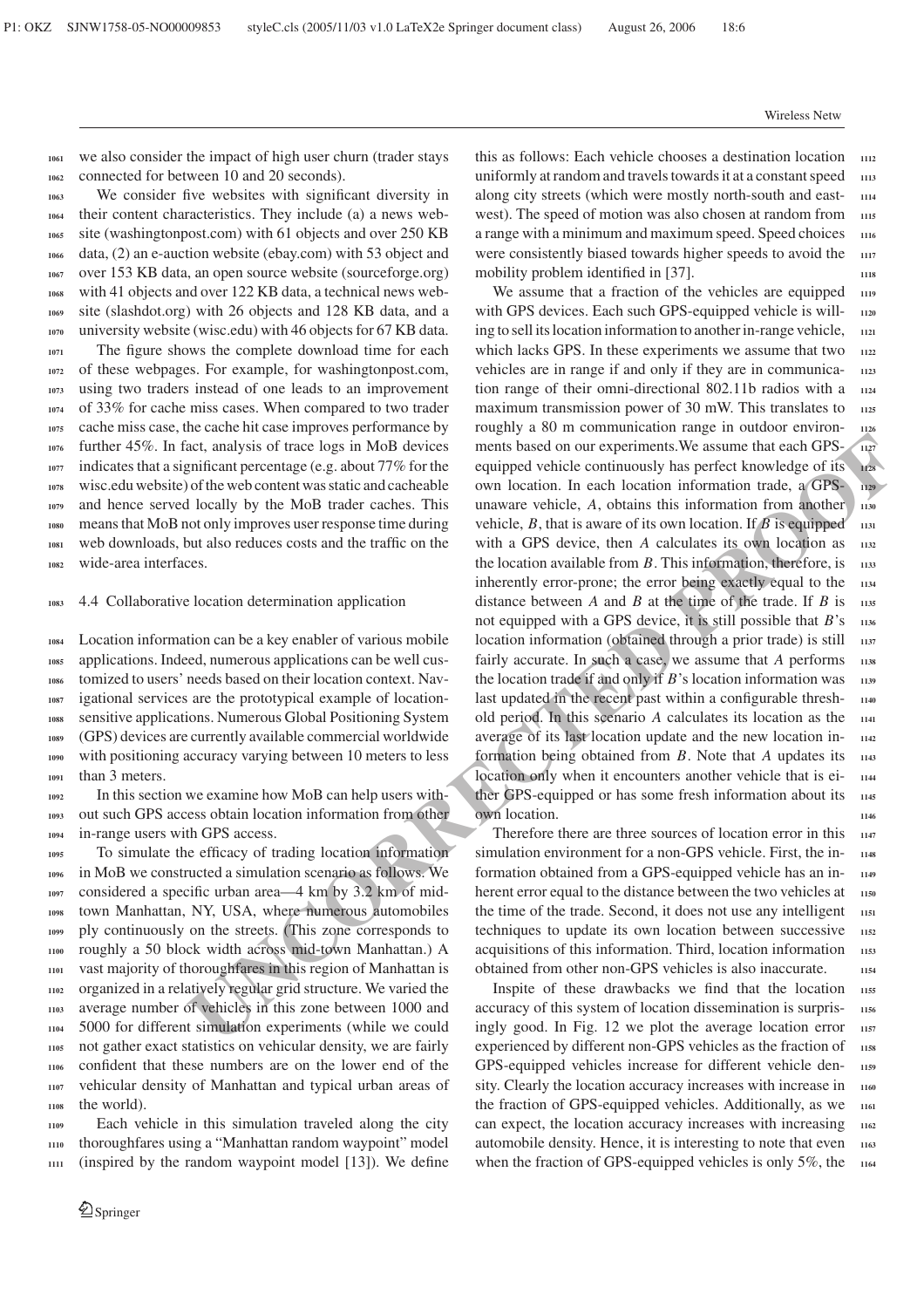

**1168**



**Fig. 12** Location error (in m) for the Manhattan scenario Three different automobile densities are considered within the same 4 km by 3.2 km region

**<sup>1165</sup>** location accuracy of our simplistic location dissemination **<sup>1166</sup>** service in MoB leads to an average accuracy of 72 meters **<sup>1167</sup>** (or less than a street block) for the 5000 automobile scenario.

In a 24-hour period, (3) *End-of-day connectivity*: A more re-<br>
we of our simplistic location dissemination<br>
alisis model of therest connectivity may be that a majority<br>
each to an average accuracy of 72 meters<br>
of thes *Techniques to improve location accuracy:* Our simple loca- tion dissemination approach enabled by MoB can achieve an significant accuracy (72 meters) for a fairly conservative density of 5000 automobiles in a 12.8 square kilometers area of the city. Clearly, the performance of the system is expected to be even better for more realistic automobile densities. Ad- ditionally, it is possible to employ multiple other techniques to further improve the quality of location information. For example, it is possible to effectively exploit information like the speed of a vehicle's motion and its possible direction to continually update the location information. Additionally, there are typically a large number of wireless Access Points distributed in the city, e.g., coffee-shops, public hotspots, that can also serve as location "anchors" and enhance the location information available at non-GPS vehicles. It is possible to design more intelligent algorithms based on these anchors, e.g., triangulation-based approaches (Radar [2], Horus [38]) to significantly enhance the quality of location for non-GPS **<sup>1187</sup>** nodes.

# **<sup>1188</sup>** 4.5 An evaluation of Vito

 The reputation and trust management system plays a cen- tral role for all users requiring its support to induce trust. While it is possible to use different reputation systems in the MoB architecture, in this section we focus on Vito and ex- amine how it can be used in MoB. Our evaluation is done with detailed simulations involving a pool of users that are constantly looking for services and are themselves capable of providing services. Not every service is available at ev- ery user's device. Users perform transactions amongst each other using the sequence of operations described in Section 2.

As described in that section, positive and negative scores on **1199** various trades are uploaded to Vito when the corresponding **<sup>1200</sup>** users gain Internet access. At such a time, Vito recalculates **<sup>1201</sup>** and issues a new reputation certificate for the user.

We consider three different Internet access models as follows: (1) *Continuous connectivity (and uploads and down-* **<sup>1204</sup>** *loads of certificates*): models the scenario where a wide area 1205 Internet connection is available continuously. Therefore, the **<sup>1206</sup>** service token for each user can be validated by Vito immediately after the payment is made to the trader. Similarly, **<sup>1208</sup>** the reputation score for each user can also be immediately **<sup>1209</sup>** updated by Vito. (2) *Uniformly at random:* In many scenar- **<sup>1210</sup>** ios, users may not have continuous connectivity. As a first **<sup>1211</sup>** approximation, we model users connecting to the Internet **<sup>1212</sup>** uniformly at random at different times, say 5 different hours **<sup>1213</sup>** in a 24-hour period. (3) *End-of-day connectivity:* A more re- **<sup>1214</sup>** alistic model of Internet connectivity maybe that a majority **<sup>1215</sup>** of users have guaranteed Internet access only at the end of **<sup>1216</sup>** the day. We use a 80–20 model where each user has a 80% **<sup>1217</sup>** chance of connecting to the Internet in the last 20% of the day **<sup>1218</sup>** (roughly between 7 pm and midnight). Each user requests up **<sup>1219</sup>** to 50 services within a 24 hour period.

Each user typically has multiple other in-range users who **1221** responds to a service query. In this evaluation we assume **<sup>1222</sup>** that the user chooses only one of these respondents for its **<sup>1223</sup>** service. This raises the issue of user selection policies—given **<sup>1224</sup>** that there are multiple potential traders in-range, who should 1225 a customer pick to obtain services from. We consider five **<sup>1226</sup>** different selection policies in our evaluation as follows: 1227

- *Reputation:* Choose the user with the best reputation, irre- **<sup>1228</sup>** spective of advertised price of the service. Such a choice is **1229**
- biased in favor of transaction reliability instead of its price. **<sup>1230</sup>** *Price:* Choose the user who is offering the lowest price **<sup>1231</sup>** regardless of his reputation. **<sup>1232</sup>**
- *Price with reputation threshold:* Choose the user with the **<sup>1233</sup>** least price as long as the reputation of the user is greater **<sup>1234</sup>** than a customer-configured threshold. Such a choice im- **<sup>1235</sup>** plies that the customer prefers a user who offers a low price **<sup>1236</sup>** but is not willing to compromise too much on reputation. **<sup>1237</sup>**
- *Ratio of reputation to price:* Choose the user with the high- **<sup>1238</sup>** est value of this ratio. Such a choice integrates most of the **<sup>1239</sup>** the positive aspects from the previous policies since it im- **<sup>1240</sup>** plies that the user is willing to pay a higher price to a high- **<sup>1241</sup>** reputation trader and a lower price to a lower-reputation **<sup>1242</sup>** trader. **<sup>1243</sup>**

Since each customer is free to practice any of these se- **<sup>1244</sup>** lection policies, each trader in these simulation experiments **<sup>1245</sup>** needs to be smart enough to make himself attractive to the **<sup>1246</sup>** choices of customers. Therefore we introduce two parame- **<sup>1247</sup>** ters, a price reduction factor,  $\gamma$ , and a price increment factor,  $\frac{1248}{2}$ λ. When a trader advertises his service in response to a ser- **<sup>1249</sup>** vice request and does not get chosen, he lowers the price, *p*, **<sup>1250</sup>**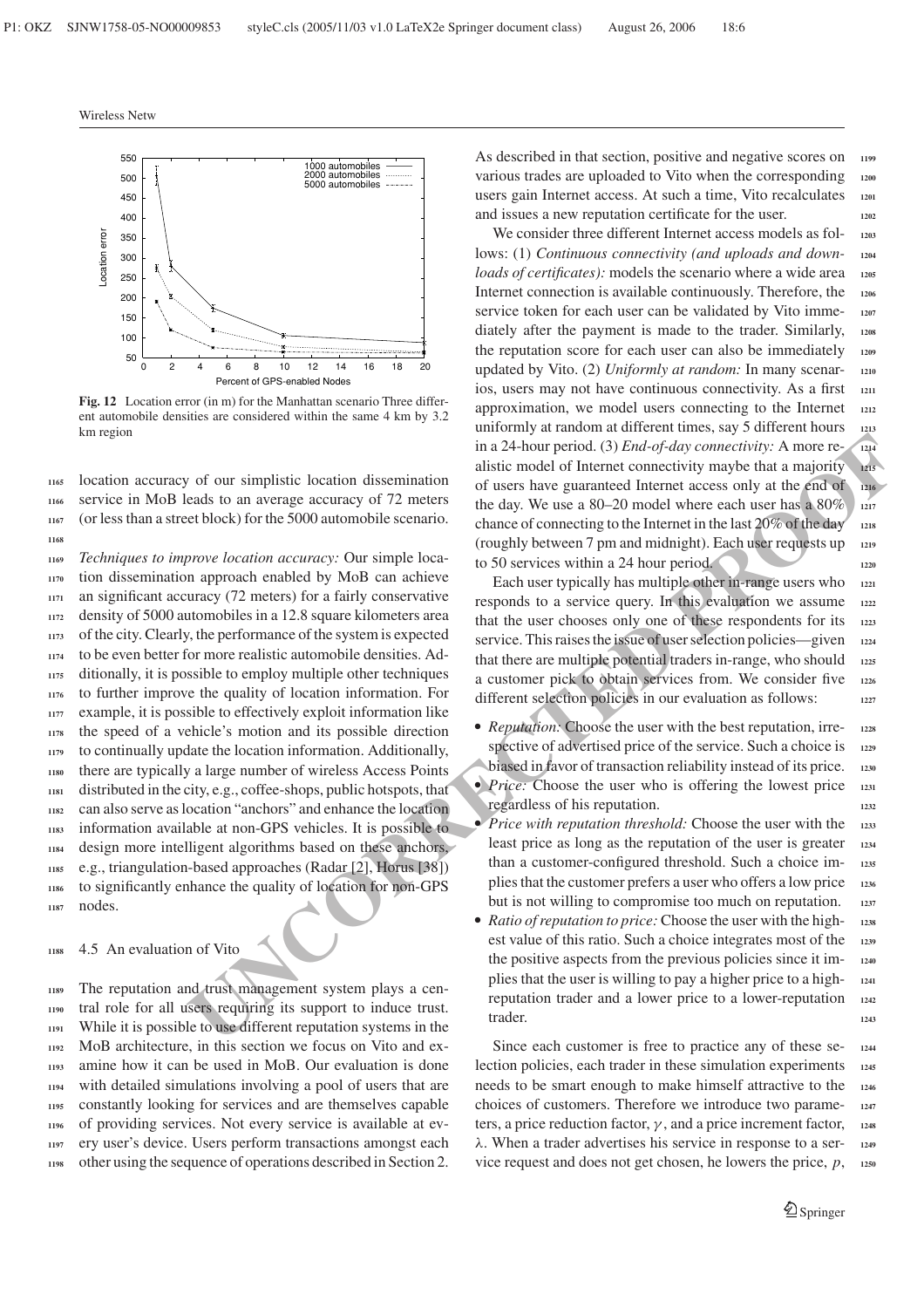In general, individual traders can choose these parameters on how they perceive their own reputation vis a vis their of- fered price. In fact, since MoB does not dictate price choices such for any one, in a real deployment each trader can be more aggressive or conservative in their price alterations as they choose to be. In our simulations, however, we use the 1260 values  $\lambda = \gamma = 0.01$ .

# **<sup>1261</sup>** 4.6 Results

 In our simulations, we have experimented with different choices of user policies, Internet access models, sizes of user population, and fraction of malicious users. Due to space constraints we highlight some of the interesting aspects of these results performed with 500 users. In the simulations we choose a fraction of users (traders) to be *malicious*. A malicious trader is one that receives payment for a service from a customer but does not provide the corresponding ser- vice. Such behavior will lead to accumulation of negative feedback for the malicious trader.

 We initialize all users with a starting currency amount of 100 units. Users use this currency to perform transactions with other users. As a consequence of each transaction, the trader gains currency from the customer. The total amount of the currency in the system is conserved. Each service was initially priced uniformly at random between 1 and 5 currency units and were adjusted by the traders based on 1279 their trading history using the  $\gamma$  and  $\lambda$  parameters.

**1280**

 *Selection policies:* In the first set of experiments we consider different user selection policies keeping the fraction of mali- cious users fixed at 10%, while using the end-of-day Internet access model.

 Since MoB is an open-architecture system, customers are free to choose traders based on their own selection policies. We first compare the performance of the set of selection policies in a set of experiments where 10% of the users are malicious (Table 1). Each column in the table corresponds to a scenario where all users chose a trader using

the corresponding selection policy. The table shows the total **<sup>1290</sup>** number of services obtained and the total currency left at **<sup>1291</sup>** the good and malicious users at the end of a 20-day period **<sup>1292</sup>** (on each day a user attempted up to 50 transactions). The **<sup>1293</sup>** maximum number of transactions by a user can be 1000. <sup>129</sup>

All schemes that used reputation as a determining factor **1295** resulted in exhaustion of currency at the malicious users, **<sup>1296</sup>** e.g., in the Reputation scheme the currency left at a mali- **<sup>1297</sup>** cious user was 0.01. As the reputation of malicious users **<sup>1298</sup>** decreased, customers stopped using them for transactions. **<sup>1299</sup>** Hence malicious users continued to lose their currency 1300 in acquiring services (all users have to pay first to obtain **<sup>1301</sup>** services) and were not used as traders and hence, never **1302** gained additional currency. Because of this reason, the total **<sup>1303</sup>** number of successful services gained by malicious users **<sup>1304</sup>** were also limited. The Price policy was the clear exception 130 among all the policies. Since this policy did not distinguish **<sup>1306</sup>** between good and malicious users, the latter were never **<sup>1307</sup>** penalized for their behavior. Finally it is easy to observe that **<sup>1308</sup>** the Ratio of reputation to price policy led to the best overall **<sup>1309</sup>** performance in our simulated scenarios. Therefore in the **<sup>1310</sup>** subsequent experiments we use this trader selection policy **1311** only. **1312** 

Traction of malicious users. Due to space were also limited. The Price policy was the clear exception. An<br>expected that distinguish someoned of the interesting aspects of nameal the policies. Since this policy idd not dis *Good users and malicious users:* To study the efficacy of **<sup>1314</sup>** reputation management in Vito using the Ratio of reputation **<sup>1315</sup>** to price policy, we take a closer look at the time evolution **<sup>1316</sup>** of services acquired and currency left over time for good **<sup>1317</sup>** and malicious users. We can see that within about 48 hours, **<sup>1318</sup>** the malicious users deplete their currency significantly **<sup>1319</sup>** enough (Fig. 14) that they are not able to acquire many **1320** further services (Fig. 13). In contrast, the total currency at **<sup>1321</sup>** good users stay fairly steady (Fig. 14) , and they are able **<sup>1322</sup>** to consistently acquire more services as time progresses **<sup>1323</sup>** (Fig. 13). **<sup>1324</sup>**

*Effects of varying malicious users:* In Table 2 we present **<sup>1326</sup>** the effect of varying the fraction of malicious users in **<sup>1327</sup>** the system. The table shows the total number of services **<sup>1328</sup>** acquired by each user at the end of a 20 day period as the **<sup>1329</sup>** fraction of malicious users increased from 1% to 40%. As 1330 expected, the performance of good and malicious users is

|  | <b>Table 1</b> Impact of different |
|--|------------------------------------|
|  | user policies in choosing MoB      |
|  | traders for services               |

|                                    |            |       |                  | Price with reputation threshold | Reputation/ |
|------------------------------------|------------|-------|------------------|---------------------------------|-------------|
| User policy                        | Reputation | Price | Threshold $= 10$ | Threshold $= 20$                | price       |
| Services obtained<br>by Good users | 527.66     | 787.7 | 362.0            | 323.3                           | 858.9       |
| Malicious users                    | 72.9       | 789.0 | 151.6            | 111.7                           | 81.7        |
| Currency left at<br>Good users     | 124.7      | 97.9  | 124.7            | 124.7                           | 124.4       |
| Malicious users                    | $\sim 0.0$ | 106.6 | 0.7              | 0.6                             | 0.7         |

**1313**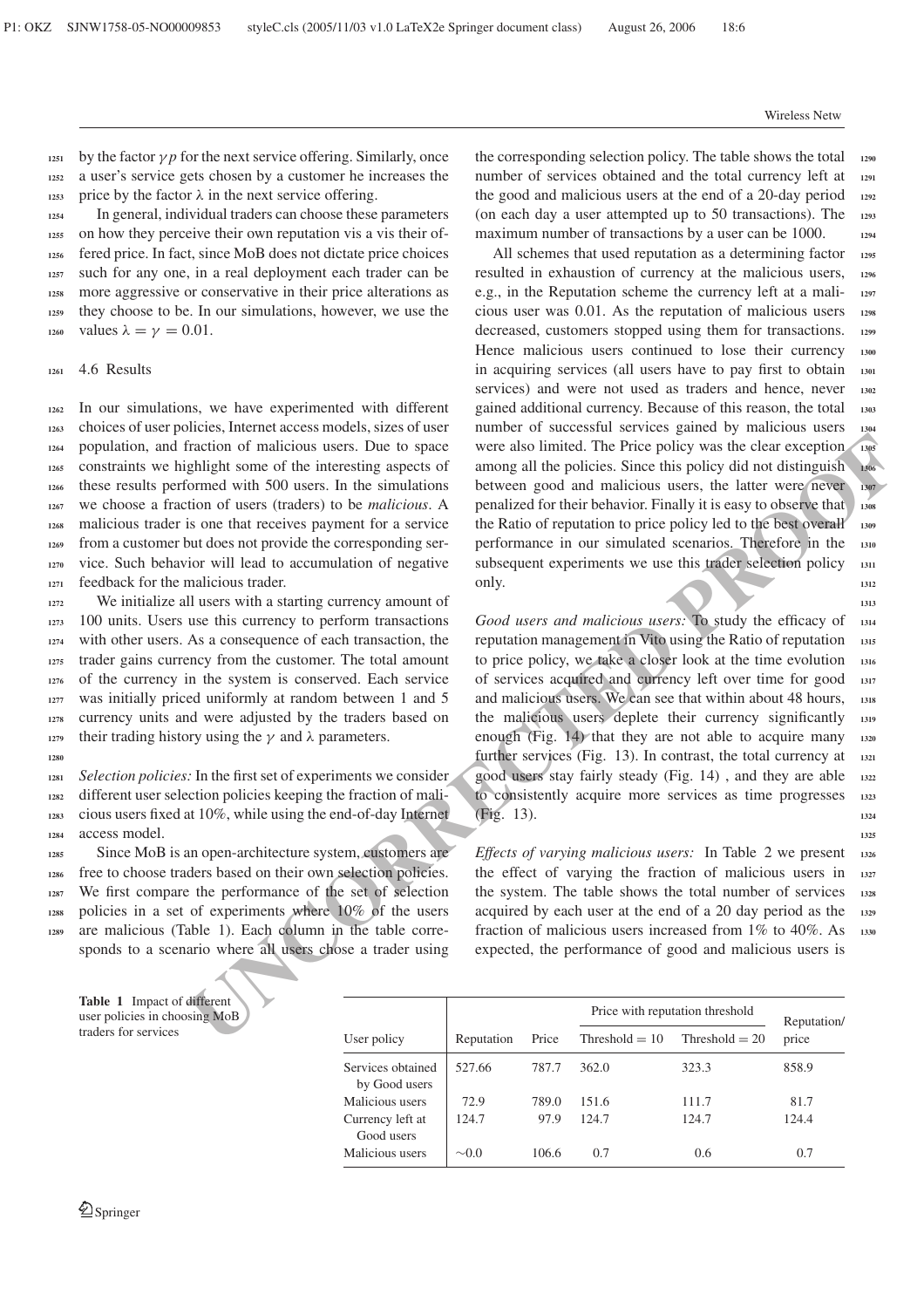**Table 2** Impact of varying fraction of malicious users (number in parenthesis is the standard deviation)

| Malicious      |              | Services received by |
|----------------|--------------|----------------------|
| percentage     | Good users   | Malicious users      |
| 1              | 868.2 (8.0)  | 99.2 (28.7)          |
| $\overline{5}$ | 870.0 (8.1)  | 89.4 (7.0)           |
| 10             | 869.0 (8.4)  | 94.1 (7.0)           |
| 20             | 858.9 (9.3)  | 81.7(4.5)            |
| 40             | 803.7 (12.0) | 86.5 (1.8)           |



**Fig. 13** A time evolution of services obtained by good and bad users in MoB based on Vito's design policies



**Fig. 14** A time evolution of currency left at good and bad users in MoB based on Vito's design policies

**<sup>1331</sup>** not sensitive to the fraction of malicious users. In all cases, **<sup>1332</sup>** the reputation of all the malicious users decrease and are **<sup>1333</sup>** equally avoided by any user in conducting transactions.

**1334**

 *Internet connection models:* Finally we examine the impact of different Internet access models. In all the previous experiments we assumed the end-of-day model and in this experiment we consider the three different models discussed in the previous section. Like in most of the prior experiments we consider a set of 500 users (of which 20% are malicious) each using the ratio of reputation to price selection policy. In Fig. 15 we present the time when the currency left at malicious users fall below the 20 unit mark, and never recover. We chose the 20 unit mark, because that was approximately when the plots in Figs. 13 and 14

| Malicious |                       | Internet access model |            |
|-----------|-----------------------|-----------------------|------------|
|           | percentage Continuous | Unif-at-Rand.         | End-of-day |
|           | 22.6                  | 42.2                  | 51.8       |
|           | 24.0                  | 38.4                  | 43.7       |
| 10        | 25.4                  | 40.3                  | 48.5       |
| 20        | 24.5                  | 39.4                  | 47.0       |
| 40        | 23.0                  | 19 I                  | 48 5       |

**Fig. 15** Number of hours at which currency left at malicious users decreases below a 'low' threshold

stabilized with no further significant change in performance **<sup>1346</sup>** for good and malicious users. As expected, the continuous **<sup>1347</sup>** connectivity model converges the fastest followed by **<sup>1348</sup>** uniformly-at-random with end-of-day connectivity model **<sup>1349</sup>** taking the most time (51.8 hours for 1% malicious users). 1350

*Summary:* Among the various user policies explored in this  $\overline{4352}$ section, we have demonstrated that the ratio of reputation to **<sup>1353</sup>** price selection policy defines a good way for a customer to **<sup>1354</sup>** choose a trader. This policy is relatively insensitive to the **<sup>1355</sup>** number of malicious users in the system and quickly enables 135 customers to distinguish between good and malicious traders. **<sup>1357</sup>**

However, our evaluation of Vito is by no means exhaustive. **<sup>1358</sup>** Vito only provides a reputation management system and it is **<sup>1359</sup>** the users who decide how they view various reputation scores **<sup>1360</sup>** of different other users. Therefore it is quite possible that **<sup>1361</sup>** some users define adaptive learning techniques that predict **1362** the chances of non-malicious behavior in a given transaction, **<sup>1363</sup>** given their prior reputation score.

**UNCORPENDENT (SURFACT AND THE SECTION AND THE VALUE (SURFACT AND THE SECTION OF THE CHANGE (THE SPECTION THE VALUE TO THE CHANGE THE SPECTION OF THE CHANGE THE SPECTION OF THE CHANGE CONDUCT (THE CHANGE THE SPECTION OF T** Additionally, it is possible many users of MoB com- **<sup>1365</sup>** pletely sidetrack the reputation management of Vito and **<sup>1366</sup>** only interact with other users they directly trust, e.g., their **13** friends alone. It is also possible that some users rely on a **13** de-centralized "web of trust model," e.g., as used by PGP 13 (see http://www.pgpi.org), to make similar choices of inter- **<sup>1370</sup>** actions. We will examine some of these approaches in our **13** future work.

## **5 Discussion <sup>1373</sup>**

We believe that our proposed MoB architecture is an important *first step* towards enabling fine-grained competition, **<sup>1375</sup>** diversity, and flexible service composition in wide-area **<sup>1376</sup>** wireless environments. While our work addresses a number **1377** of important issues required to realize this architecture, we **<sup>1378</sup>** believe that further theoretical studies and evaluation by 137 deployment needs to be performed in various large-scale **<sup>1380</sup>** scenarios. We discuss some potential challenges that arise **1381** in the context of security and legal aspects next. **<sup>1382</sup>**

*Security:* A continuous concern in any open, collaborative **<sup>1384</sup>** environment is that of security of services. As discussed in 1385 Section 2, the proposed MoB architecture provides integrity **<sup>1386</sup>**

**1351**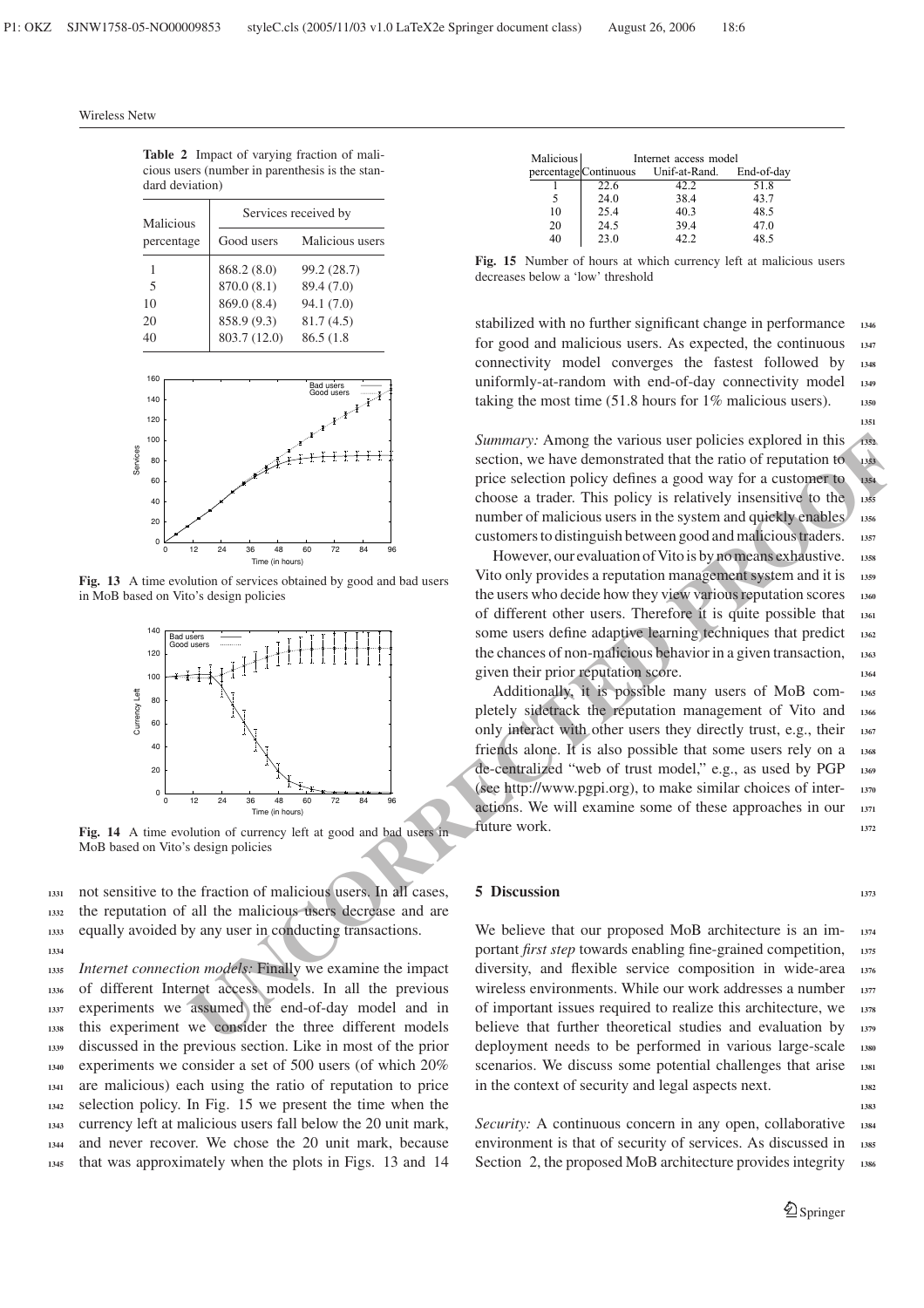| (on data path)<br>$($ on data $\mathit{path})$<br>(on data path)<br>Cryptographic<br>Cryptographic<br>Cryptographic<br>Crypto + Base<br>stn. support<br>verification<br>Reputation<br>Reputation<br>Service<br>$8\,$<br>$\, 8$<br>$8\,$<br>$8\,$<br>$8\,$<br>Software<br>solution<br>only<br>$\times$<br>↘<br>↘<br>↘<br>↘<br>↘<br>↘<br>↘<br>↘<br>↘<br>↘<br>Base station support<br>Base station support<br>Base station support<br>Extra infrastructure<br>network support<br>network support<br>optional cellular<br>$Relay + cellular$<br>support needed<br>$\stackrel{\triangle}{\approx}$<br>$\mathop{\mathsf{N}}\nolimits$<br>Vito<br>$\mathop{\rm N}\nolimits\!mathbb{A}$<br>$\mathbf{L}$<br>$\mathbf{I}$<br>cooperative location<br>traffic filtering, etc.<br>b/w aggregation<br>Application-layer services<br>Other<br>apps.<br>$\mathsf I$<br>$\mathbb{L}$<br>$\mathbf{I}$<br>$\mathbf{I}$<br>Τ.<br>$\overline{\phantom{a}}$<br>-1<br>$\perp$<br>caching<br>Web<br>$\times$<br>$\times$<br>$\times$<br>$\times$<br>$\times$<br>$\times$<br>↘<br>↘<br>Data/object<br>retrieval<br>$\times$<br>$\times$<br>$\times$<br>$\times$<br>$\times$<br>$\times$<br>↘<br>Network layer<br>forwarding<br>$\times$<br>$\times$<br>$\times$<br>↘<br>↘<br>↘<br>↘<br>↘<br>↘<br>↘<br>Nuggets/Nuglets [5, 6]<br>$[32]$<br><b>CONFIDANT</b> [4]<br>Aggelou et al. [1]<br>Watchdog [24] and<br>Ben Salem et al.<br>iCAR [35] and<br>Bejerano <sup>[3]</sup><br>$MCN$ [22] and<br><b>ORION</b> [16]<br><b>UCAN</b> [23]<br>CAPS [19]<br>Sprite [40]<br>7DS [26]<br>Schemes<br>$\rm MoB$ | <b>Table 3</b> Comparison of MoB architecture with prior work. $\infty$ represents not defined |  |  |  |              |
|------------------------------------------------------------------------------------------------------------------------------------------------------------------------------------------------------------------------------------------------------------------------------------------------------------------------------------------------------------------------------------------------------------------------------------------------------------------------------------------------------------------------------------------------------------------------------------------------------------------------------------------------------------------------------------------------------------------------------------------------------------------------------------------------------------------------------------------------------------------------------------------------------------------------------------------------------------------------------------------------------------------------------------------------------------------------------------------------------------------------------------------------------------------------------------------------------------------------------------------------------------------------------------------------------------------------------------------------------------------------------------------------------------------------------------------------------------------------------------------------------------------------------------------------------------------------------|------------------------------------------------------------------------------------------------|--|--|--|--------------|
|                                                                                                                                                                                                                                                                                                                                                                                                                                                                                                                                                                                                                                                                                                                                                                                                                                                                                                                                                                                                                                                                                                                                                                                                                                                                                                                                                                                                                                                                                                                                                                              |                                                                                                |  |  |  |              |
|                                                                                                                                                                                                                                                                                                                                                                                                                                                                                                                                                                                                                                                                                                                                                                                                                                                                                                                                                                                                                                                                                                                                                                                                                                                                                                                                                                                                                                                                                                                                                                              |                                                                                                |  |  |  | Incentive    |
|                                                                                                                                                                                                                                                                                                                                                                                                                                                                                                                                                                                                                                                                                                                                                                                                                                                                                                                                                                                                                                                                                                                                                                                                                                                                                                                                                                                                                                                                                                                                                                              |                                                                                                |  |  |  | based        |
|                                                                                                                                                                                                                                                                                                                                                                                                                                                                                                                                                                                                                                                                                                                                                                                                                                                                                                                                                                                                                                                                                                                                                                                                                                                                                                                                                                                                                                                                                                                                                                              |                                                                                                |  |  |  | $\times$     |
|                                                                                                                                                                                                                                                                                                                                                                                                                                                                                                                                                                                                                                                                                                                                                                                                                                                                                                                                                                                                                                                                                                                                                                                                                                                                                                                                                                                                                                                                                                                                                                              |                                                                                                |  |  |  | $\times$     |
|                                                                                                                                                                                                                                                                                                                                                                                                                                                                                                                                                                                                                                                                                                                                                                                                                                                                                                                                                                                                                                                                                                                                                                                                                                                                                                                                                                                                                                                                                                                                                                              |                                                                                                |  |  |  | $\times$     |
|                                                                                                                                                                                                                                                                                                                                                                                                                                                                                                                                                                                                                                                                                                                                                                                                                                                                                                                                                                                                                                                                                                                                                                                                                                                                                                                                                                                                                                                                                                                                                                              |                                                                                                |  |  |  |              |
|                                                                                                                                                                                                                                                                                                                                                                                                                                                                                                                                                                                                                                                                                                                                                                                                                                                                                                                                                                                                                                                                                                                                                                                                                                                                                                                                                                                                                                                                                                                                                                              |                                                                                                |  |  |  | ↘            |
|                                                                                                                                                                                                                                                                                                                                                                                                                                                                                                                                                                                                                                                                                                                                                                                                                                                                                                                                                                                                                                                                                                                                                                                                                                                                                                                                                                                                                                                                                                                                                                              |                                                                                                |  |  |  | $\times$     |
|                                                                                                                                                                                                                                                                                                                                                                                                                                                                                                                                                                                                                                                                                                                                                                                                                                                                                                                                                                                                                                                                                                                                                                                                                                                                                                                                                                                                                                                                                                                                                                              |                                                                                                |  |  |  | ↘            |
|                                                                                                                                                                                                                                                                                                                                                                                                                                                                                                                                                                                                                                                                                                                                                                                                                                                                                                                                                                                                                                                                                                                                                                                                                                                                                                                                                                                                                                                                                                                                                                              |                                                                                                |  |  |  |              |
|                                                                                                                                                                                                                                                                                                                                                                                                                                                                                                                                                                                                                                                                                                                                                                                                                                                                                                                                                                                                                                                                                                                                                                                                                                                                                                                                                                                                                                                                                                                                                                              |                                                                                                |  |  |  | ↘            |
|                                                                                                                                                                                                                                                                                                                                                                                                                                                                                                                                                                                                                                                                                                                                                                                                                                                                                                                                                                                                                                                                                                                                                                                                                                                                                                                                                                                                                                                                                                                                                                              |                                                                                                |  |  |  | $\times$     |
|                                                                                                                                                                                                                                                                                                                                                                                                                                                                                                                                                                                                                                                                                                                                                                                                                                                                                                                                                                                                                                                                                                                                                                                                                                                                                                                                                                                                                                                                                                                                                                              |                                                                                                |  |  |  |              |
|                                                                                                                                                                                                                                                                                                                                                                                                                                                                                                                                                                                                                                                                                                                                                                                                                                                                                                                                                                                                                                                                                                                                                                                                                                                                                                                                                                                                                                                                                                                                                                              |                                                                                                |  |  |  | $\checkmark$ |
|                                                                                                                                                                                                                                                                                                                                                                                                                                                                                                                                                                                                                                                                                                                                                                                                                                                                                                                                                                                                                                                                                                                                                                                                                                                                                                                                                                                                                                                                                                                                                                              |                                                                                                |  |  |  | ↘            |
|                                                                                                                                                                                                                                                                                                                                                                                                                                                                                                                                                                                                                                                                                                                                                                                                                                                                                                                                                                                                                                                                                                                                                                                                                                                                                                                                                                                                                                                                                                                                                                              |                                                                                                |  |  |  |              |
|                                                                                                                                                                                                                                                                                                                                                                                                                                                                                                                                                                                                                                                                                                                                                                                                                                                                                                                                                                                                                                                                                                                                                                                                                                                                                                                                                                                                                                                                                                                                                                              |                                                                                                |  |  |  | ↘            |
|                                                                                                                                                                                                                                                                                                                                                                                                                                                                                                                                                                                                                                                                                                                                                                                                                                                                                                                                                                                                                                                                                                                                                                                                                                                                                                                                                                                                                                                                                                                                                                              |                                                                                                |  |  |  |              |
|                                                                                                                                                                                                                                                                                                                                                                                                                                                                                                                                                                                                                                                                                                                                                                                                                                                                                                                                                                                                                                                                                                                                                                                                                                                                                                                                                                                                                                                                                                                                                                              |                                                                                                |  |  |  |              |

**Table 3** Comparison of MoB architecture with prior work. Table 3 Comparison of MoB architecture with prior work.  $\infty$  represents not defined

 $\underline{\Phi}$  Springer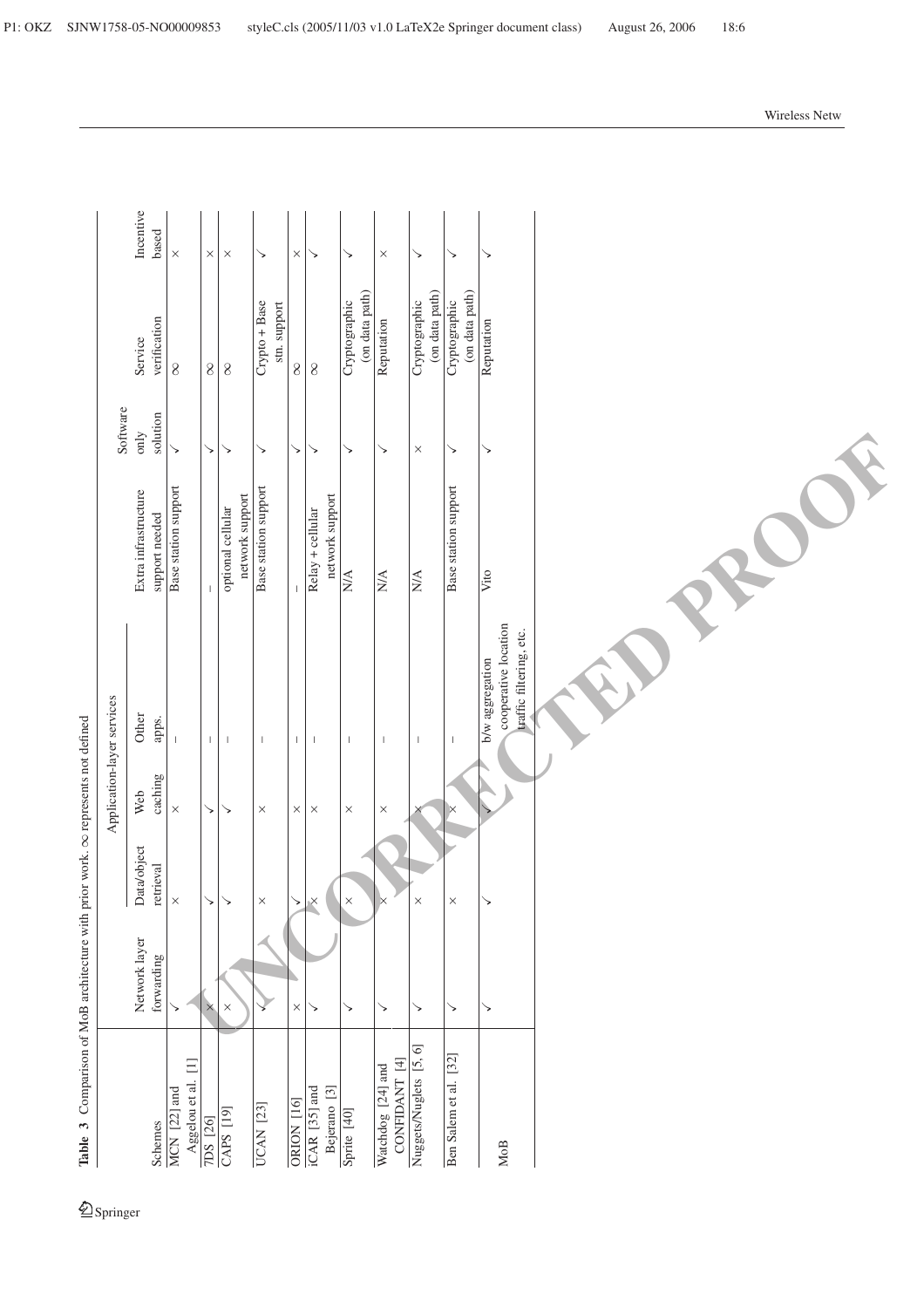**1418**

 of reputation certificates that would allow MoB clients to in- teract in appropriate transactions. However, MoB does not explicitly address data security and integrity issues. We be- lieve that such security issues need to be addressed end-to- end. For example, a MoB customer who is downloading sen- sitive data from a host in the wired Internet through one or more bandwidth traders should use Secure Sockets Layer (SSL) between the two ends for all data security and integrity **<sup>1395</sup>** needs.

 In some other application scenarios, providing data se- curity may not be as straightforward and would require ap- plication support. For example, in the distributed location determination application a customer purchases location in- formation from a sequence of traders on its path. A few of these traders can be malicious and provide incorrect lo- cation information to the unsuspecting client. Clearly, the location information from such malicious users will be in- consistent with the information from the rest of the traders. The customer's application can detect such mismatch and in turn lead to a negative reputation feedback for the malicious **<sup>1407</sup>** traders.

 Finally the amount of security functionality implemented by individual clients reflect their prior experience in the system and the extent of their faith in behavior of others. This is precisely what the reputation system aims to address—manage the history of each user's interactions with other users. A very liberal user may choose to accept data from any neighboring trader, a more discerning user will pick a trader with "reasonable"' reputation, while a very conservative neighbor can choose to obtain such services from traders they directly trust.

 *Legal aspects:* Many services traded in MoB occur in a peer-to-peer fashion involving only two entities, e.g., the collaborative location determination service. However, there are many other applications in which a client, *C*, acts as a reseller—it may buy service from *X* and sell it to *Y* , in effect acting as a service conduit. In some cases there may be le- gal issues that prevent such re-sale of services. For example, many wireless ISPs, cellular data networks, and other infras- tructure providers today may require their customers to never re-sell bandwidth services to other parties, primarily because the infrastructure providers have no incentive to carry such third-party traffic when they are not making any revenue. Therefore it may be necessary to provide incentive-sharing techniques between participants in MoB.

 In our above example, consider that *C* is a cell-phone device connected to *X*, which is a 3G cellular data network provider. *C* acts as a relay to provide bandwidth services to a laptop, *Y* . Then *X* may require a share in the profit that *C* makes from *Y* . In such scenarios the terms and agreements between *C* and *X* should need to be appropriately updated. How such agreements are formed and are in the realm of user

agreement and policies and hence we leave them outside the **<sup>1440</sup>** scope of this paper.

#### **6 Related work <sup>1442</sup>**

A number of interesting prior projects have examined vari- **<sup>1443</sup>** ous forms of collaborations between mobile devices, in the **<sup>1444</sup>** context of infrastructure-based wireless networks as well as **<sup>1445</sup>** mobile ad-hoc networks. The key difference of MoB from **<sup>1446</sup>** all such prior work is that we propose an architecture to **<sup>1447</sup>** implement a wide-range of application-layer services that **<sup>1448</sup>** are facilitated by a third-party Internet service for managing **<sup>1449</sup>** peer-to-peer incentives. In this section we summarize some **<sup>1450</sup>** of the prior work and illustrate the differences from MoB **<sup>1451</sup>** (see Table 3). **<sup>1452</sup>**

In 7DS [26], Papadopouli et al. present a peer-to-peer **<sup>1453</sup>** data sharing system for exchange of information among **<sup>1454</sup>** peers that are not necessarily connected to the Internet. It **<sup>1455</sup>** is an application layer protocol and thus can be deployed **<sup>1456</sup>** without any changes to the underlying architecture. Unlike MoB, 7DS assumes cooperation between mobile peers. **<sup>1458</sup>** ORION [16] is another such peer-to-peer file sharing sys- **<sup>1459</sup>** tem that combines application-layer query processing with **<sup>1460</sup>** the network layer process of route discovery to reduce con- **<sup>1461</sup>** trol overhead. MAR [31] and Handheld Routers [34] de- **<sup>1462</sup>** fine a wireless router that exploits available diversity in **<sup>1463</sup>** wireless environments and provides bandwidth aggregation 146 functionalities.

n to the unsuspecting client. Clearly, the (see Table 3),<br>
Union from such minicials uses will be in-<br>
Information from the treat of the trackers. Una sharing system for exchange of information among<br>
information from the Lee et al. propose a 'virtual cache' for enabling data shar-<br>1466 ing among mobile hosts in CAPS [19]. CAPS require a sub- **<sup>1467</sup>** set of nodes to keep track of location of objects. The main 146 emphasis of CAPS is on throughput enhancement in cellular **1469** networks whereas MoB focusses on an application-layer ser- **<sup>1470</sup>** vice infrastructure where cooperation is facilitated through **<sup>1471</sup>** incentives. A number of proposals have defined enhance- **<sup>1472</sup>** ments to cellular networks that improve throughput perfor- **<sup>1473</sup>** mance by enabling multi-hop ad-hoc network-style data for- **<sup>1474</sup>** warding. They include UCAN [23], MCN [22] and work by 1475 Aggelou et al. [1]. Similarly work by Bejerano [3] and by **<sup>1476</sup>** Wu et al. (iCAR) [35] have proposed deployment and traffic 1477 forwarding through relays to mitigate some of the congestion **<sup>1478</sup>** problems in various cellular network scenarios. Incentive- **<sup>1479</sup>** based multi-hop data forwarding in uncooperative environ- **<sup>1480</sup>** ments have been examined in Nuggets/Nuglets [5, 6], in 1481 Sprite [40], by Ben Salem et al. [32] and by Crowcroft **<sup>1482</sup>** et al. [7]. Patel and Crowcroft in [27] present a ticketing **<sup>1483</sup>** scheme for access control to services in decentralised mobile environments such as MoB. Related work on a repu-<br>  $1485$ tation model for supporting trust in virtual communities is **<sup>1486</sup>** described in [29], while reputation management based miti- **<sup>1487</sup>** gation of routing misbehavior has been examined by Marti et **<sup>1488</sup>** al. [24], in CONFIDANT protocol [4], and in peer-to-peer **148** 

 $\mathcal{D}_{\text{Springer}}$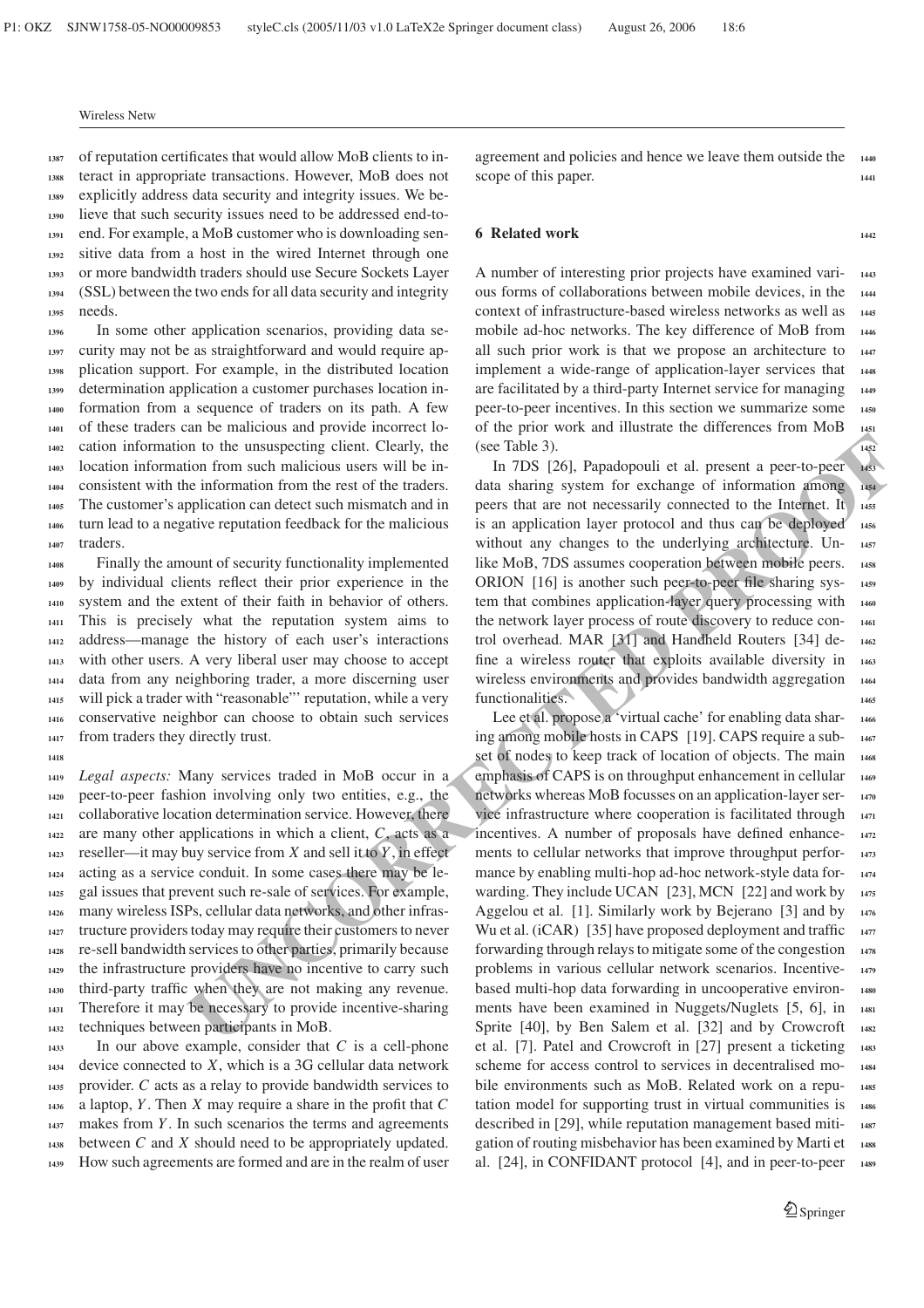**<sup>1490</sup>** networks [20]. These approaches however focus primarily **<sup>1491</sup>** at network layer data forwarding mechanisms for improved **<sup>1492</sup>** performance.

 Traffic/service pricing has also received significant attention in recent literature. Some examples of net- work pricing approaches can be found in work by La and Anantharam [18], Gibbens and Kelly [11], Key and McAuley [15], Semret et al. [33], and Yaiche et al. [36]. A relatively recent work by Lin et al. [21] presents a game- theoretic framework for integrated admission and rate control of users involving multiple competitive cellular providers. In MoB we sidestep the service pricing question since in this open market environment such choices will be made independently by user and infrastructure providers. In fact, all prior work in this context can be very well leveraged to define appropriate price management in these environments.

# **<sup>1507</sup> 7 Conclusions**

**Example of the Resonance of the Conduction School of the Conduction School of the Conduction School of the Conduction Conduction Conduction Conduction Conduction Conduction Conduction Conduction Conduction Conduction Con**  We have presented MoB, an open market architecture for collaborative wide-area wireless services. Due to the laissez faire approach, devices in MoB can independently collabo- rate with other devices to improve application performance. By using financial-based incentives and reputation manage- ment, MoB allows users to drive their own rules of inter- action. Trusting users can choose to conduct large number of MoB transactions with other users based on their reputa- tion certificates alone. Other, more apprehensive, users can choose to conduct such interactions only with 'pre-trusted' users when they have no direct access to the Internet-based accounting (and token verification) service, and with other unknown users only when they have an alternate (even low- bandwidth) Internet access mechanism to connect to the ac- counting service to verify transaction payments. We believe that an architecture like MoB can promote fine-grained com- petition in wide-area wireless markets and ultimately prove beneficial for the users.

 **Acknowledgments** We thank Julian Chesterfield, Jon Crowcroft, and Pablo Rodriguez for helpful discussions on an earlier version of this work. We also thank the anonymous Mobicom 2005 reviewers and our Mobicom 2005 shepherd, Sujata Banerjee, for valuable feedback.

# **<sup>1530</sup> References**

- **<sup>1531</sup>** 1. G. Aggelou and R. Tafazolli, On the relaying capability of next-**<sup>1532</sup>** generation GSM cellular networks, *IEEE Personal Communica-***<sup>1533</sup>** *tions Magazine* 8 (2001).
- **<sup>1534</sup>** 2. P. Bahl and V.N. Padmanabhan, RADAR: An in-building rf-based **<sup>1535</sup>** user location and tracking system, in:*Proc. of IEEE Infocom* (2000).
- confidant protocol, in: *Proc. of ACM MobiHoc* (June 2002). **<sup>1540</sup>** 5. L. Buttyan and J.-P. Hubaux, Enforcing service availability in mo- **<sup>1541</sup>** bile ad-hoc WANs, in: *Proc. of ACM MobiHoc* (2000). **<sup>1542</sup>**
	- 6. L. Buttyan and J.-P. Hubaux, Stimulating cooperation in self- **<sup>1543</sup>** organizing mobile ad-hoc networks, *ACM Journal on Mobile Net-* **<sup>1544</sup>** *works* (2003). **<sup>1545</sup>**

3. Y. Bejerano, Efficient integration of multi-hop wireles and wired **<sup>1536</sup>** networks with qos constrains, in: *Proc. of ACM Mobicom* (Sept. **<sup>1537</sup>** 2002). **<sup>1538</sup>** 4. S. Buchegger and J.-Y. L. Boudec, Performance analysis of the **<sup>1539</sup>**

- 7. J. Crowcroft, et al., Providing incentives in providerless networks, **<sup>1546</sup>** *Journal of Ad Hoc Networks* 2(3) (July 2004). **<sup>1547</sup>**
- 8. C. Dellarocas, Analyzing the economic efficiency of ebay-like on- **<sup>1548</sup>** line reputation reporting mechanisms, in: *Proc. of 3rd ACM Con-* **<sup>1549</sup>** *ference on Electronic Commerce* (2001). **<sup>1550</sup>**
- 9. W. Freeman and E. Miller, An experimental analysis of cryp- **<sup>1551</sup>** tographic overhead in performance-critical systems, in: *Proc. of* **<sup>1552</sup>** *International Symposium on Modeling, Analysis, and Simulation* **<sup>1553</sup>** *of Computer and Telecommunication Systems (MASCOTS)* (Oct. **<sup>1554</sup>** 1999). **<sup>1555</sup>**
- 10. E. Friedman and P. Resnick, The social cost of cheap pseudonyms, **<sup>1556</sup>** *Journal of Eco. and Mgmt. Strategy* (2000). **<sup>1557</sup>**
- 11. R. Gibbens and F. Kelly, Resource pricing and the evolution of **<sup>1558</sup>** congestion control, *Automatica* 35 (1999). **<sup>1559</sup>**
- 12. E. Guttman, C. Perkins, J. Veizades, and M. Day, Service loca- **<sup>1560</sup>** tion protocol, version 2, IETF Request for Comments—RFC 2608, **<sup>1561</sup>** (June 1999). **<sup>1562</sup>**
- 13. D. Johnson and D. Maltz, *Dynamic Source Routing in Ad Hoc* **<sup>1563</sup>** *Wireless Networks*, Kluwer Academic Publishers, 1996. **<sup>1564</sup>**
- 14. S.D. Kamvar, M.T. Schlosser and H. Garcia-Molina, The eigentrust **<sup>1565</sup>** algorithm for reputation management in p2p networks, in: *World* **<sup>1566</sup>** *Wide Web Conference* (2003). **<sup>1567</sup>**
- 15. P. Key and D. McAuley, Differential qos and pricing in networks: **<sup>1568</sup>** where flow control meets game theory, in: *IEE Proc. on Software*, **<sup>1569</sup>** Vol. 146 No. 1 (Feb. 1999). **<sup>1570</sup>**
- 16. A. Klemm, C. Lindemann and O. Waldhorst, A Special-purpose **<sup>1571</sup>** peer-to-peer file sharing system for mobile ad hoc networks, in: **<sup>1572</sup>** *Proc. of VTC* (Oct. 2003). **<sup>1573</sup>**
- 17. P. Kolloch, The production of trust in online markets, in: E. J. **<sup>1574</sup>** Lawler, M. Macy, S. Thyne, and H. A. Walker (Eds.), *Advances* **<sup>1575</sup>** *in Group Processes, Creenwich*, CT, JAI Press, Vol. 16 (1999). **<sup>1576</sup>**
- 18. R. La and V. Anantharam, On admission control and scheduling of **<sup>1577</sup>** multimedia burst data for cdma systems, in: *IEEE Conference on* **<sup>1578</sup>** *Decision and Control* Vol. 4 (1999). **<sup>1579</sup>**
- 19. K. Lee, Y. Ko, and T. Nandagopal, Load mitigation in cellular data **<sup>1580</sup>** networks by peer data sharing over WLAN channels, *Computer* **<sup>1581</sup>** *Networks* , Vol. 47, No. 1 (Jan. 2005). **<sup>1582</sup>**
- 20. S. Lee, R. Sherwood and B. Bhattacharjee, Cooperative peer groups **<sup>1583</sup>** in NICE, in: *Proc. of Infocom* (Apr. 2003). **<sup>1584</sup>**
- 21. H. Lin, M. Chatterjee, S. Das and K. Basu, Arc: an integrated ad- **<sup>1585</sup>** mission and rate control framework for cdma data networks based **<sup>1586</sup>** on non-cooperative games, in: *Proc. of ACM Mobicom* (2003). **<sup>1587</sup>**
- 22. Y.-D. Lin and Y.-C. Hsu, Multihop cellular: a new architecture for **<sup>1588</sup>** wireless communications, in: *Proc. of IEEE Infocom* (Mar. 2000). **<sup>1589</sup>**
- 23. H. Luo, R. Ramjee, P. Sinha, L. Li and S. Lu, UCAN: a unified cel- **<sup>1590</sup>** lular and ad-hoc network architecture, in: *Proc. of ACM Mobicom* **<sup>1591</sup>** (Sept. 2003). **<sup>1592</sup>**
- 24. S. Marti, T. Giuli, K. Lai and M. Baker, Mitigating routing mis- **<sup>1593</sup>** behavior in mobile ad-hoc networks, in: *Proc. of ACM Mobicom* **<sup>1594</sup>** (Sept. 2000). **<sup>1595</sup>**
- 25. D. L. Mills, Network time protocol (version 3), in: *IETF Request* **<sup>1596</sup>** *for Comments (RFC)—RFC 1305* (Mar. 1992). **<sup>1597</sup>**
- 26. M. Papadopouli and H. Schulzrinne, Effects of power conserva- **<sup>1598</sup>** tion, wireless coverage and cooperation on dissemination amoung **<sup>1599</sup>** mobile devices, in: *Proc. of the ACM MobiHoc* (2001).